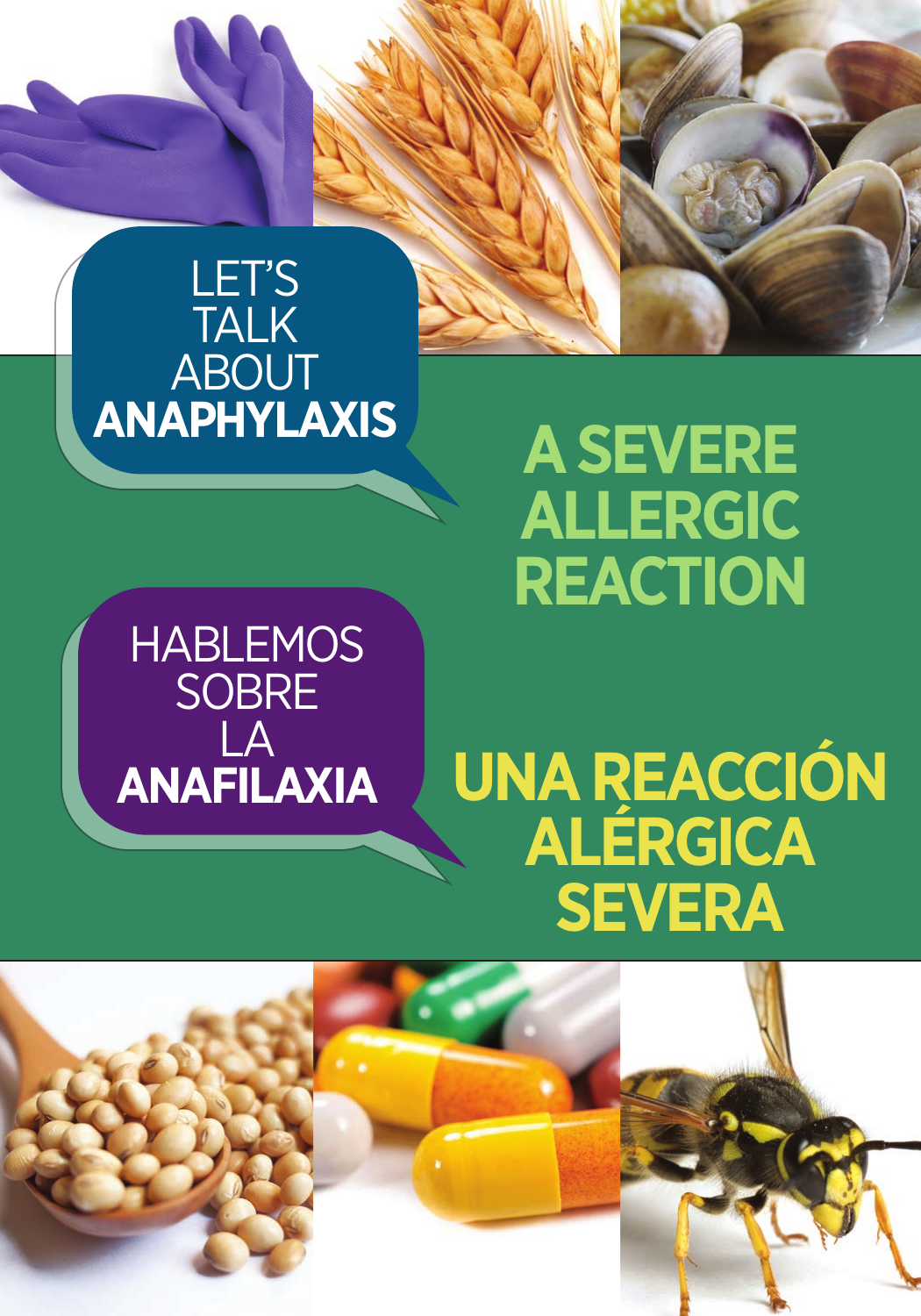## **¿Qué es la anafilaxia?**

La anafilaxia es una reacción alérgica severa. La anafilaxia puede ocurrir rápidamente y puede afectar a más de un sistema del cuerpo. Puede afectar su piel y su respiración. Puede llegar a causar la muerte. Es un problema de salud serio que está creciendo y afecta a millones de niños y adultos.

### **¿Por qué es importante saber sobre las reacciones alérgicas severas?**

La mayoría de las personas comen de todo sin ningún problema. Para muchos, si los pica un insecto, a lo mejor tienen sólo un poco de picazón, pero nada más. Pero en una persona con alergias cualquiera de estas u otras cosas, pueden causar una reacción severa que si no se trata inmediatamente puede llevarla a la muerte. **las señales** 

### **¿Cómo saber si una reacción alérgica es anafiláctica?**

Algunos signos y síntomas de la anafilaxia son:

- Picazón, urticaria (ronchas) o enrojecimiento
- Hinchazón de los labios, la lengua o la garganta
- Dificultad para respirar, pecho apretado, sonido similar a un silbido al respirar, picazón en la garganta
- Vómitos, espasmos o dolor en el área del estómago, diarrea
- Pulso débil, mareo, desmayo, dolor de pecho



2

**¡Conozca** 

**de alerta!**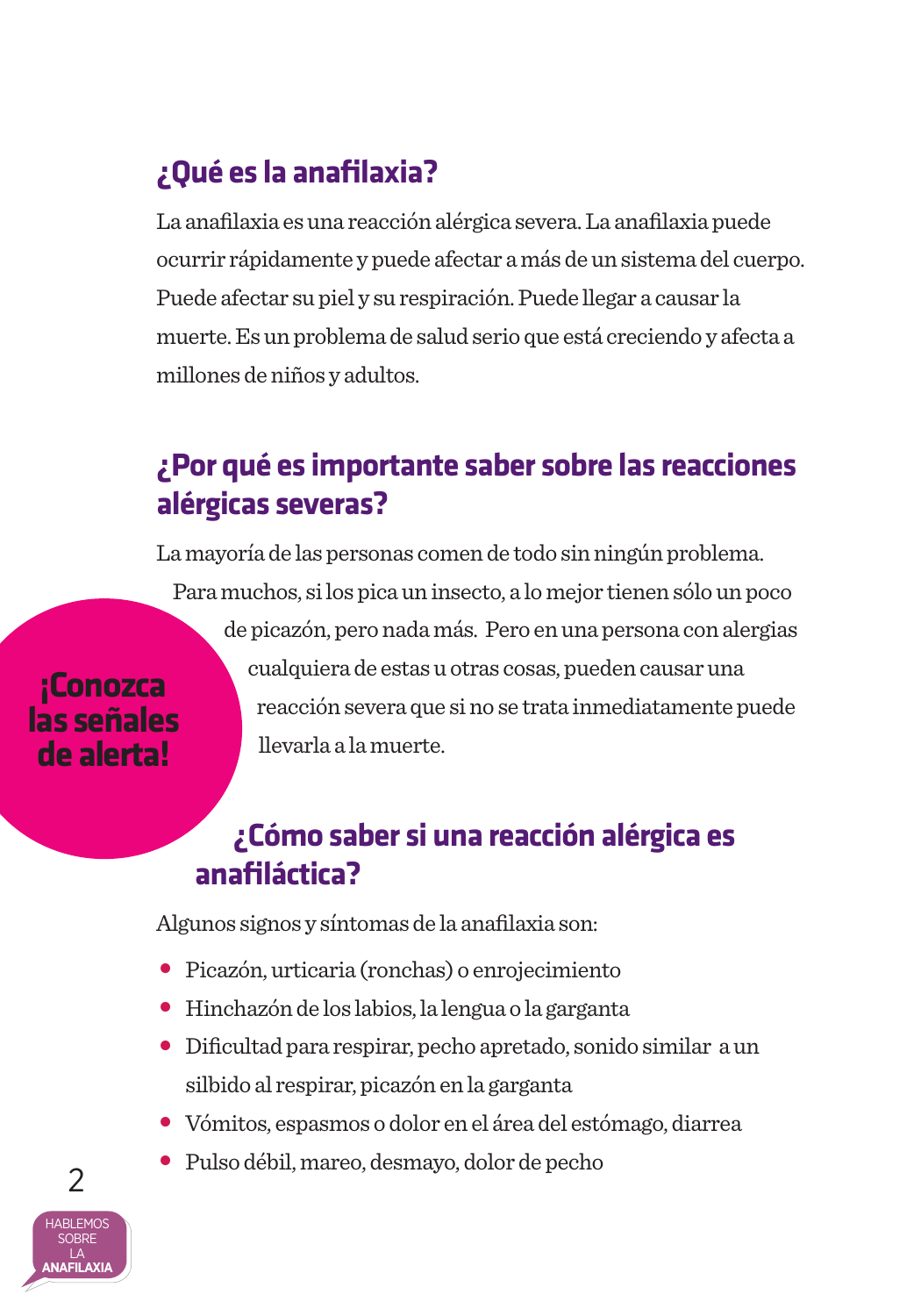## **What is anaphylaxis?**

Anaphylaxis (Anna-fih-LAX-sis) is a serious allergic reaction. Anaphylaxis may occur rapidly and may involve more than one system in the body. It can affect your skin and how you breathe. It may lead to death. It is a serious and increasing health problem, affecting millions of children and adults.

### **Why is it important to know about severe allergic reactions?**

The majority of people can eat many different foods without a problem. For most people, if a bug stings them, they may just get some itching and nothing else. But for a person who has allergies, any one of these, or other things, may trigger a severe allergic reaction that if not treated immediately can lead to death.

### **How do you know if an allergic reaction is anaphylactic?**

Some signs and symptoms of anaphylaxis are:

- Itching, hives, redness
- Lips, tongue, or throat swells
- Shortness of breath, chest tightness, wheezing, itchy throat
- Vomiting, cramps or pain in your stomach area, diarrhea
- Weak pulse, dizziness, fainting, chest pain

**Know the warning signs!**

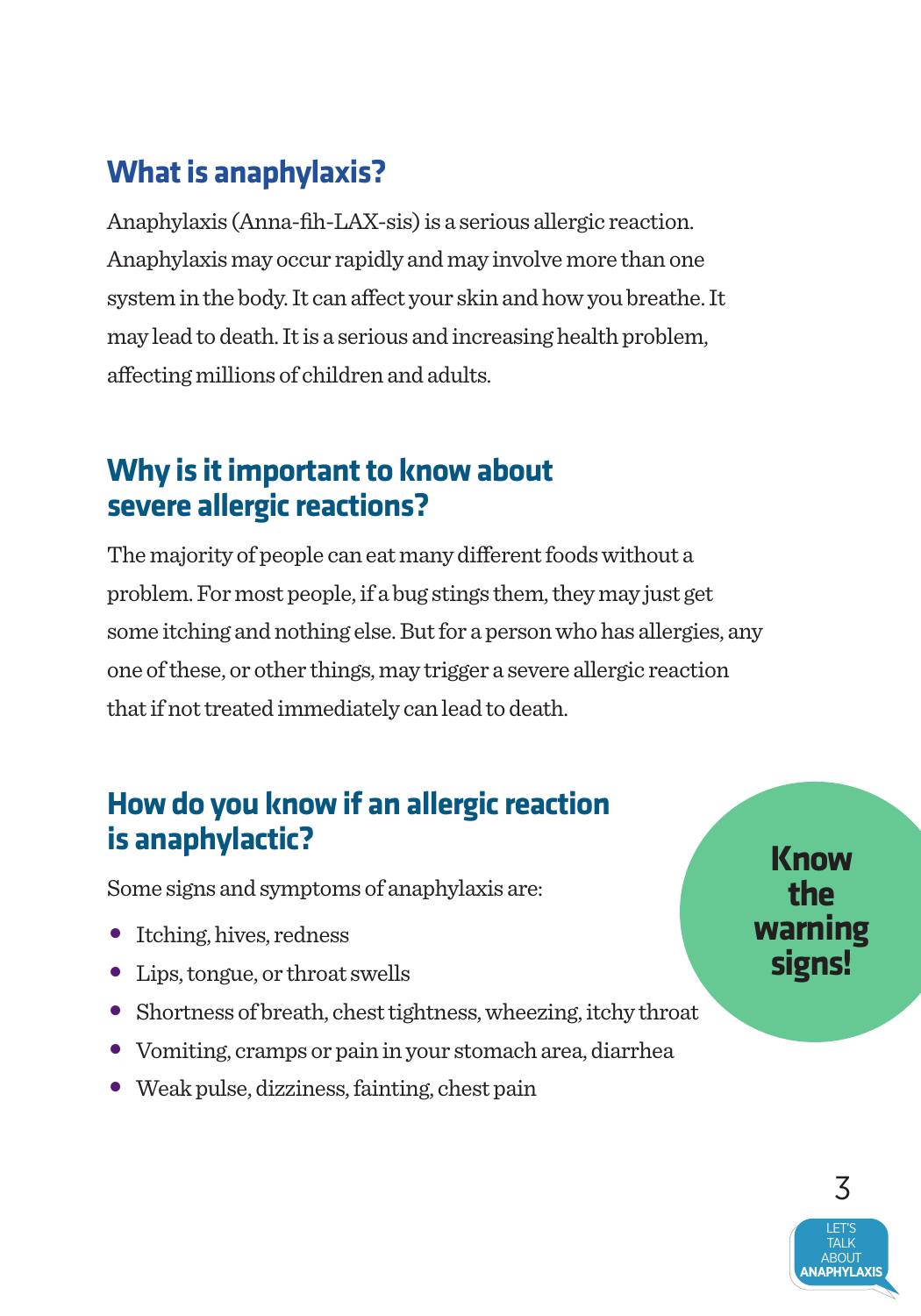## **¿Qué causa usualmente una reacción anafiláctica?**

Muchas cosas pueden causar una reacción anafiláctica. Las causas no son iguales para todas las personas. Algunas veces la causa no se puede identificar.

Algunas de las causas más comunes son alergias a (1) alimentos, (2) picaduras de insectos, (3) medicinas, (4) látex y (5) otros.

### **1. ALERGIAS A ALIMENTOS**

Si usted es alérgico a algún alimento y lo come o algunas veces cuando lo toca o huele podría tener una reacción anafiláctica. Algunos alimentos que podrían causar una reacción alérgica severa son:



- Leche de vaca
- Huevos
- Trigo
- Soya
- Maní o cacahuate
- Nueces y otras semillas como por ejemplo: pacanas, semillas de marañón, pistachos y otras
- Pescado
- Mariscos como por ejemplo: camarones, langosta o cangrejo

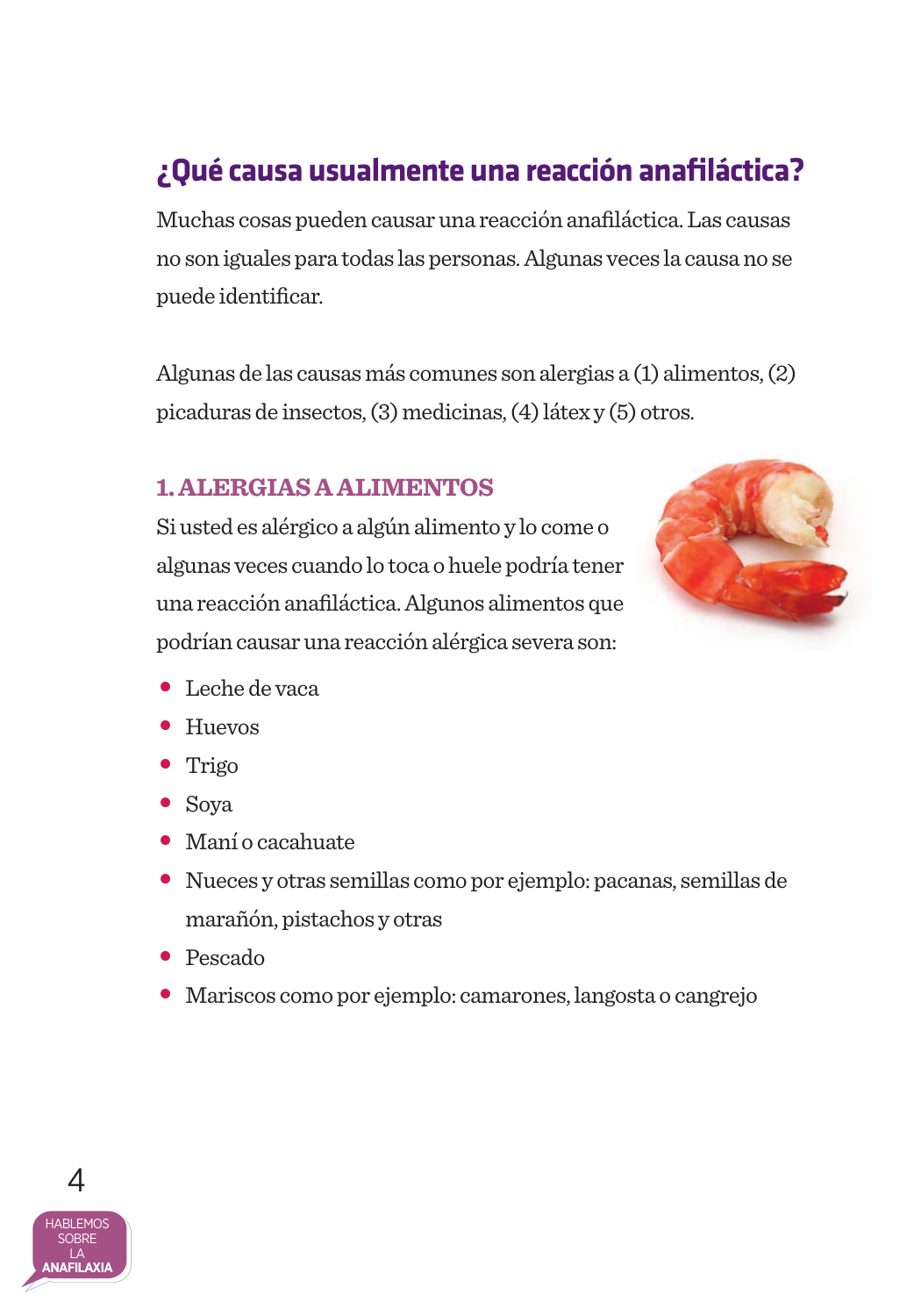## **What usually causes an anaphylactic reaction?**

Many things can cause an anaphylactic reaction. The causes are not the same for everyone. Sometimes no clear trigger can be identified.

Some of the most common causes are (1) food allergies, (2) insect (bug) bites, (3) medications, (4) latex, and (5) others.

### **1. FOOD ALLERGIES**

When you are allergic to a type of food and you eat it and sometimes when you touch it or smell it, you may have an anaphylactic reaction. Some foods that may cause a severe allergic reaction include:



- $\bullet$  Cow's milk
- $E$ ggs
- • Wheat
- Soybeans
- Peanuts
- Tree nuts, such as walnuts, pecans, cashews, pistachios, and others
- • Fish
- Shellfish, such as shrimp, lobster, or crab

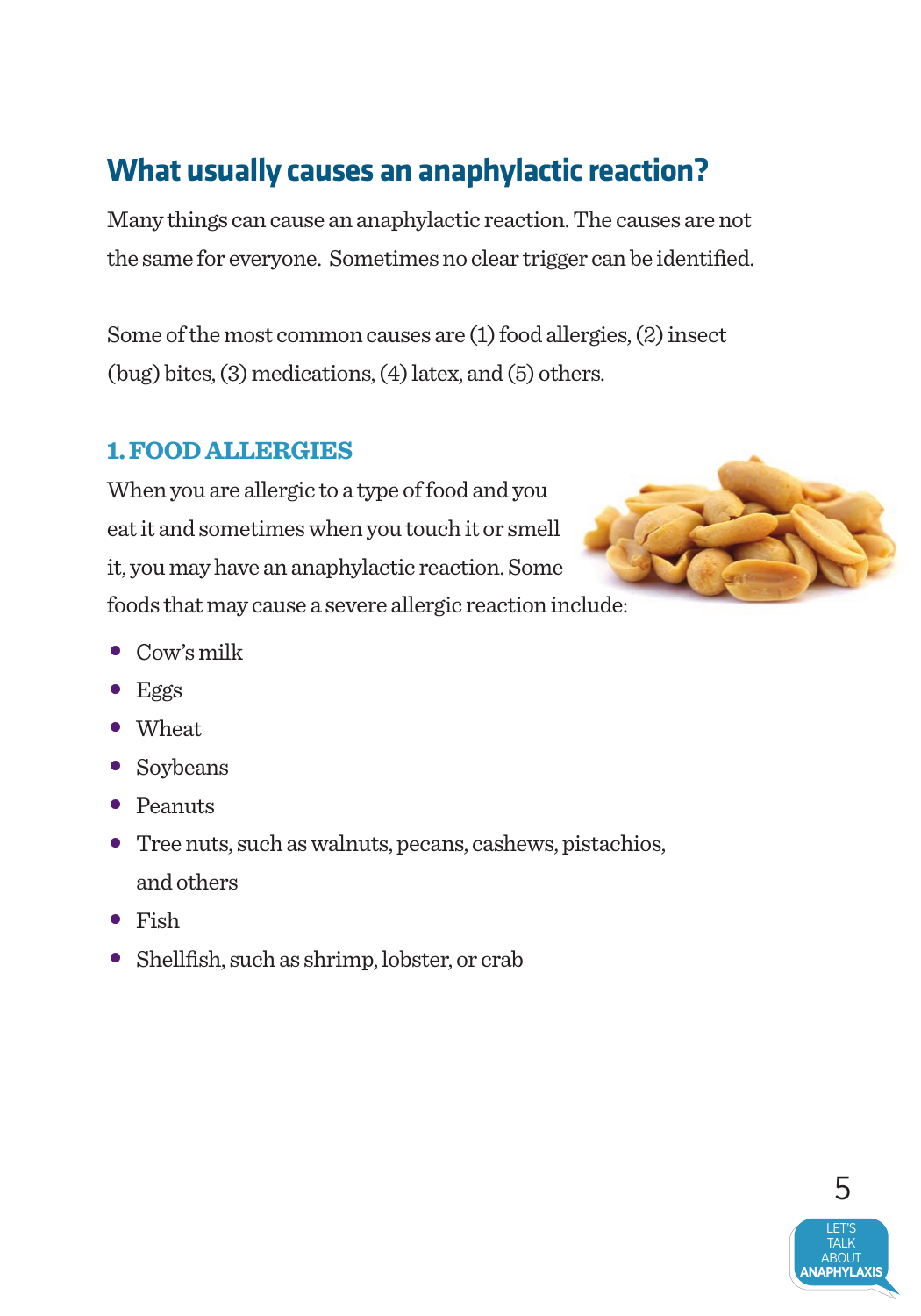

### **2. PICADURAS DE INSECTOS**

Picaduras de abeja o avispa, lo mismo que de otros insectos como las hormigas bravas pueden causar una reacción alérgica severa.

### **3. LÁTEX**

El látex se utiliza para hacer guantes, condones, globos y otros productos, y puede causar una reacción alérgica severa.

### **4. MEDICINAS**

Algunas medicinas tienen una mayor probabilidad de causar una reacción alérgica. Medicinas comunes que podrían causar una reacción alérgica severa incluyen:

- Antibióticos, como la penicilina.
- Aspirina.
- Antiinflamatorios sin esteroides (AINES), como el ibuprofeno.
- Algunas medicinas para tratar ciertos tipos de cáncer.
- Algunas medicinas para bajar la presión arterial.

### **5. OTROS**

Ejercicio: En algunas personas, la combinación de comer ciertos alimentos **y luego** hacer ejercicio puede causar anafilaxia.

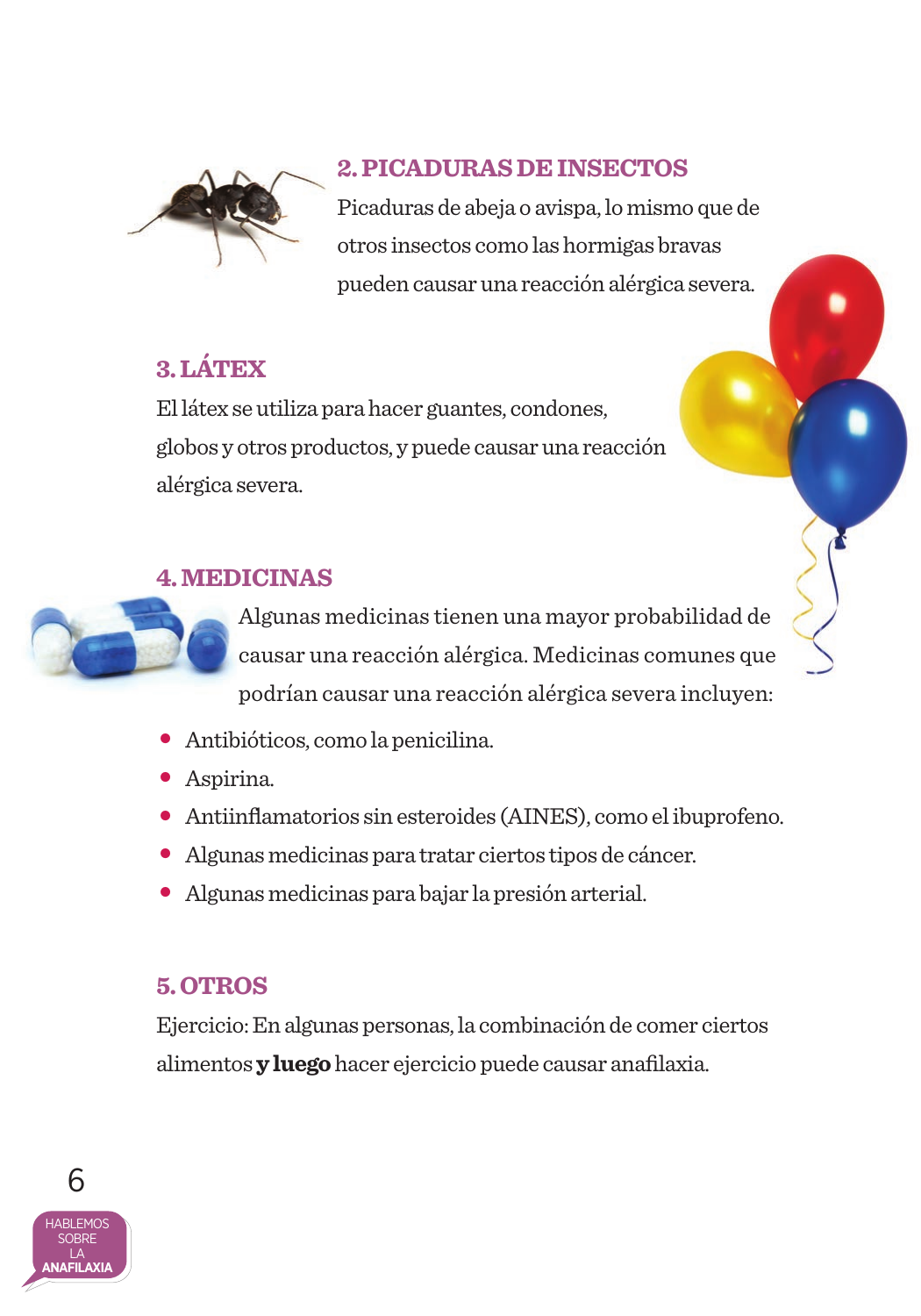### **2. BUG BITES**

Bee and wasp stings and stings from some other insects, such as fire ants, can cause a severe allergic reaction.



### **3. LATEX**

Latex is used to make gloves, condoms, balloons and other products, and may cause a severe allergic reaction.

### **4. MEDICATIONS**

Some medications are more likely to produce an allergic reaction. Common medications that may cause a severe allergic reaction include:

- Antibiotics, such as penicillin.
- • Aspirin.
- • Non-steroidal anti-inflammatory drugs (NSAIDs), such as ibuprofen.
- Some drugs used to treat certain cancers.
- Some medications to treat high blood pressure.

### **5. OTHERS**

Exercise: In some people the combination of eating certain foods **and then** exercising can cause anaphylaxis.

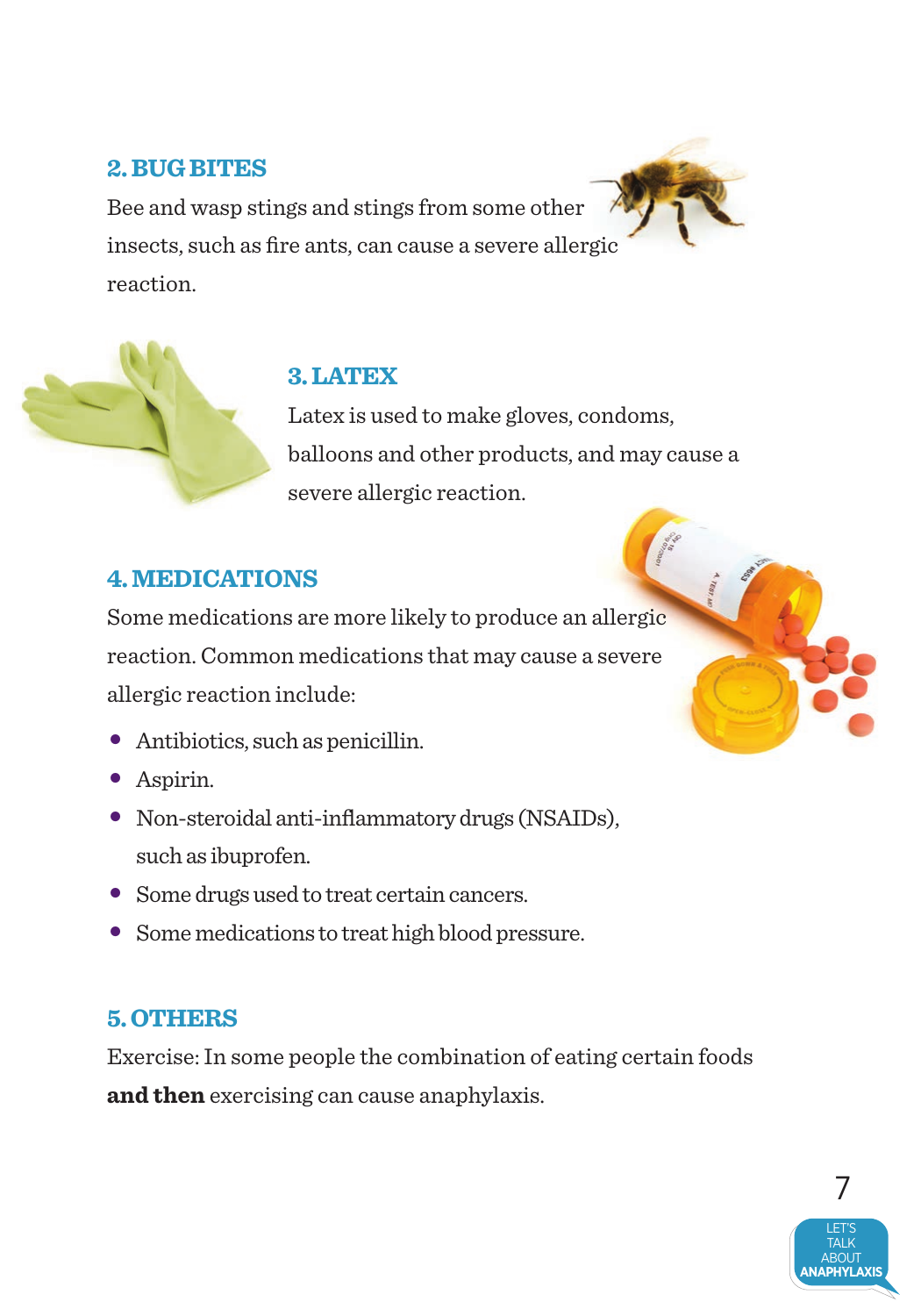## **¿Quién está a riesgo de tener una reacción anafiláctica?**

Cualquier persona puede tener una reacción anafiláctica, pero especialmente:

- Los adolescentes y adultos jóvenes.
- Las personas que hayan tenido una reacción alérgica severa (anafilaxia) anteriormente.
- Las personas que tienen asma.

## **¿Cómo se trata una reacción anafiláctica?**

La anafilaxia se trata con epinefrina.

**Hay diferentes marcas de auto inyectores de epinefrina. Asegúrese de que el proveedor de servicios de salud le enseñe a usar el que le recetó.**

La epinefrina es una hormona que su cuerpo produce. Esta hormona aumenta los latidos del corazón, sube la presión arterial y lo ayuda a respirar. Todos estos factores ayudan a su cuerpo a combatir la reacción alérgica.

## **¿Cómo se aplica la epinefrina?**

La epinefrina se aplica en una inyección. Tan pronto una reacción anafiláctica comienza, el uso de un auto inyector de epinefrina es la mejor opción. Tenga en cuenta que la anafilaxia no se puede predecir. Esto significa que usted puede tener una reacción leve una vez, y una reacción severa la próxima. Es urgente inyectarse la epinefrina inmediatamente, al primer signo o síntoma de anafilaxia.



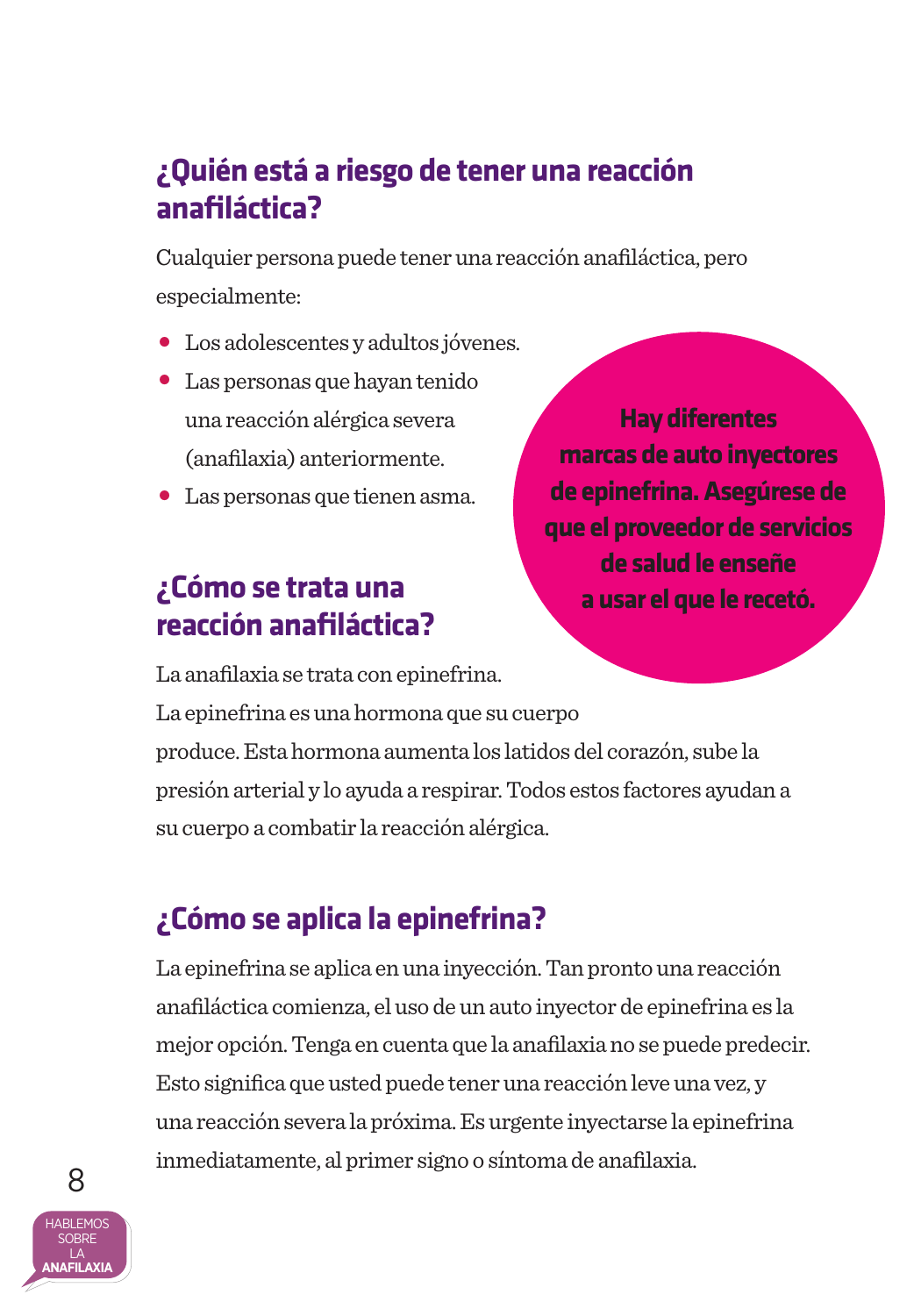### **Who is at risk of having an anaphylactic reaction?**

Anyone can have a severe allergic reaction, but especially:

- Teens and young adults
- People with a prior history of a severe allergic reaction (anaphylaxis)
- People that have asthma

### **How is an anaphylactic reaction treated?**

Anaphylaxis is treated with epinephrine. Epinephrine is a hormone that your body produces. This hormone increases your heart rate, increases your blood pressure, and helps you breathe. All these factors help your body fight an allergic reaction. **There are** 

### **How is the epinephrine given?**

Epinephrine is given by injection. As soon as an anaphylactic reaction starts, the use of an epinephrine auto injector is the best option.Be aware that anaphylaxis cannot be predicted.

**different brands of epinephrine auto injectors. Be sure to ask the health care provider to teach you how to use the one prescribed to you.**

This means that you can have a mild reaction one time, and a severe reaction the next time. It is important to administer epinephrine immediately at the first sign or symptom of anaphylaxis.

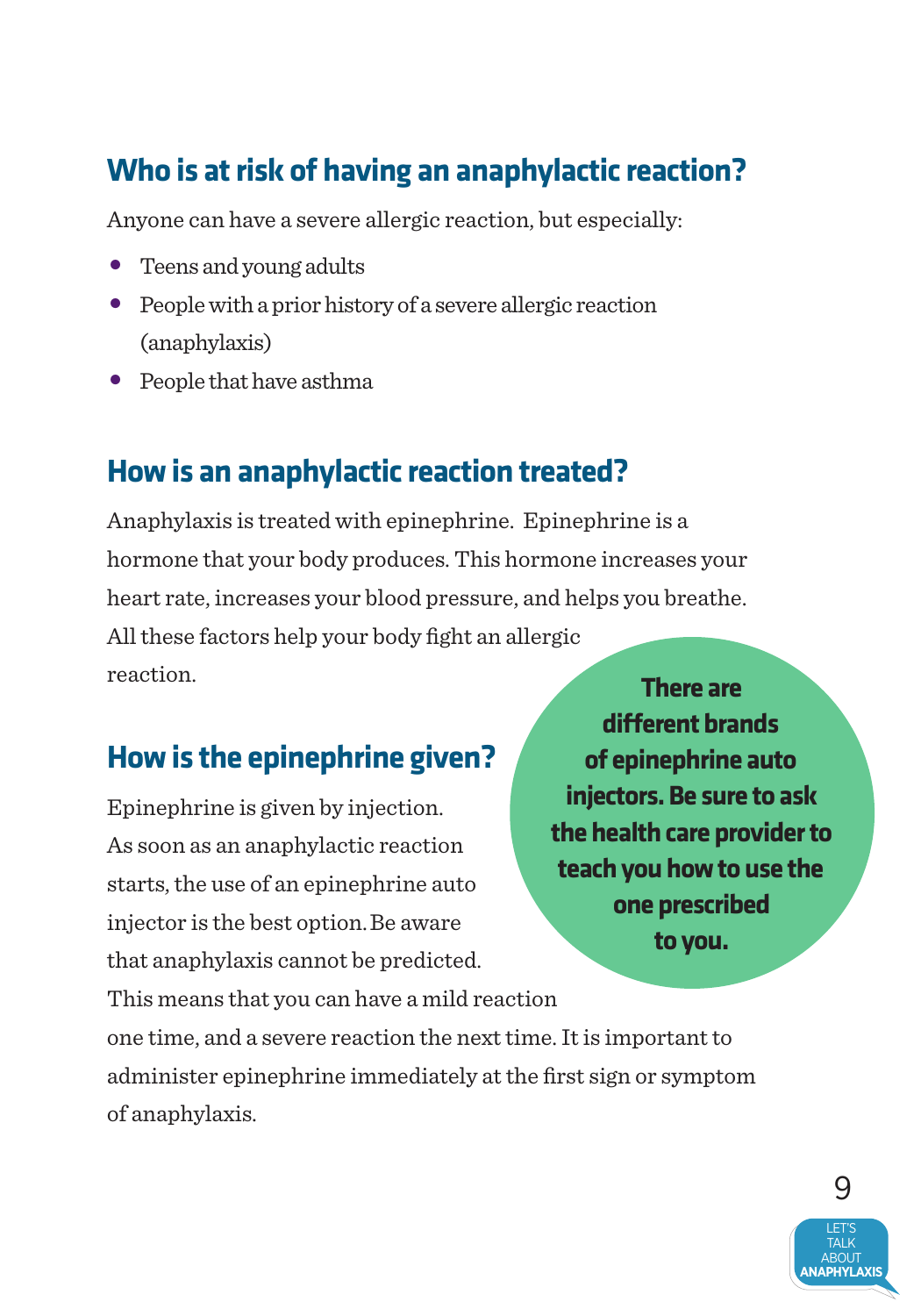## **¿Cómo uso un auto inyector de epinefrina?**

Un auto inyector de epinefrina está hecho y listo para usar de tal manera que la persona que esté teniendo la reacción alérgica pueda inyectarse a sí misma. Cada auto inyector puede usarse una sola vez. Cada marca tiene instrucciones específicas. Pídale a su proveedor de servicios de salud que le enseñe a usar la marca específica que le recete y asegúrese de que el farmacéutico le de la recetada por su médico.



10

LA **ANAFILAXIA**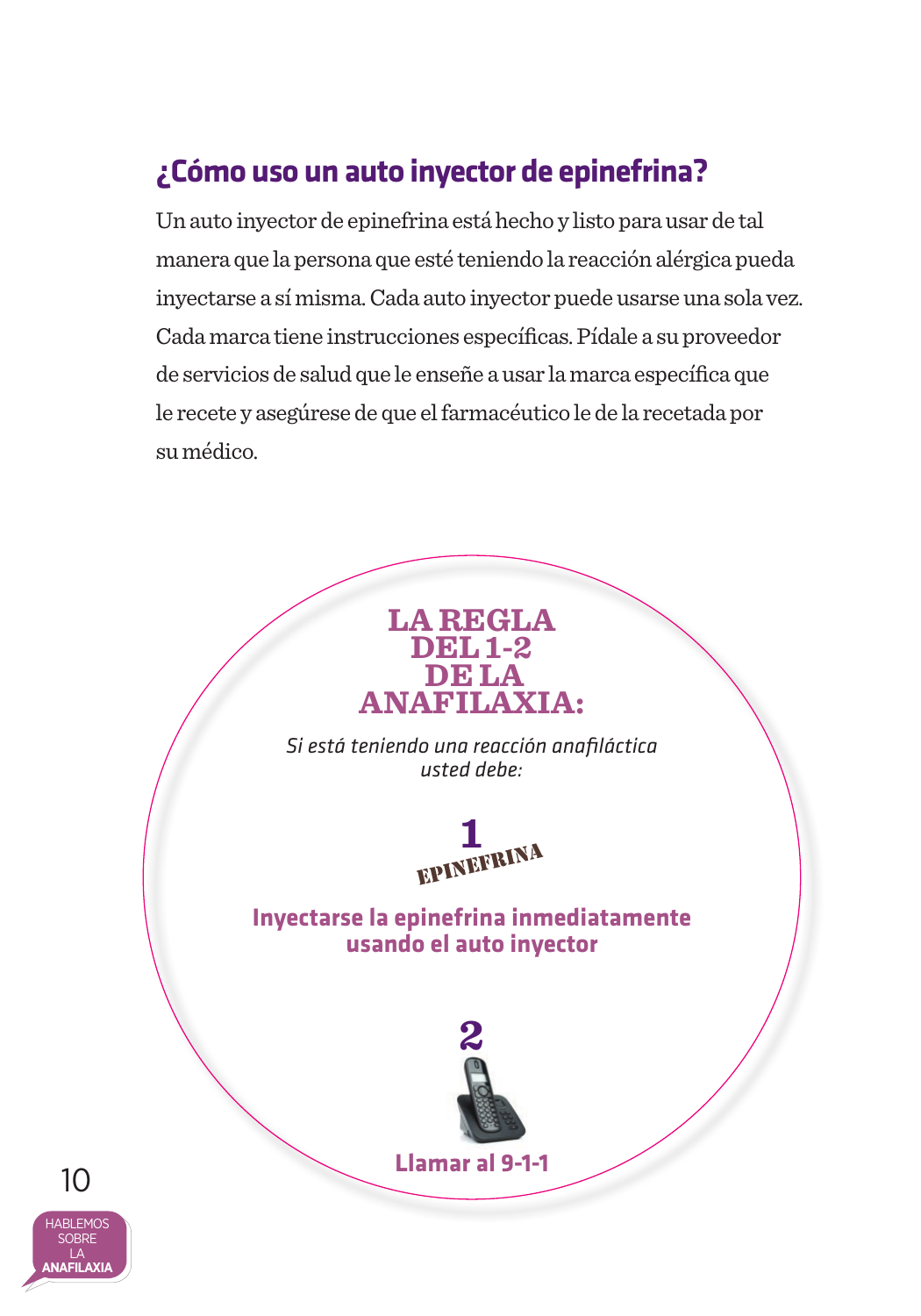

### **How do I use an epinephrine auto injector?**

An epinephrine auto injector is ready to use so that the person having the allergic reaction can inject himself or herself. Each auto injector can be used only one time. Each brand has specific instructions. Ask your health care provider to teach you how to use the specific one that they prescribe and be sure that your pharmacist gives you the one prescribed by your doctor.

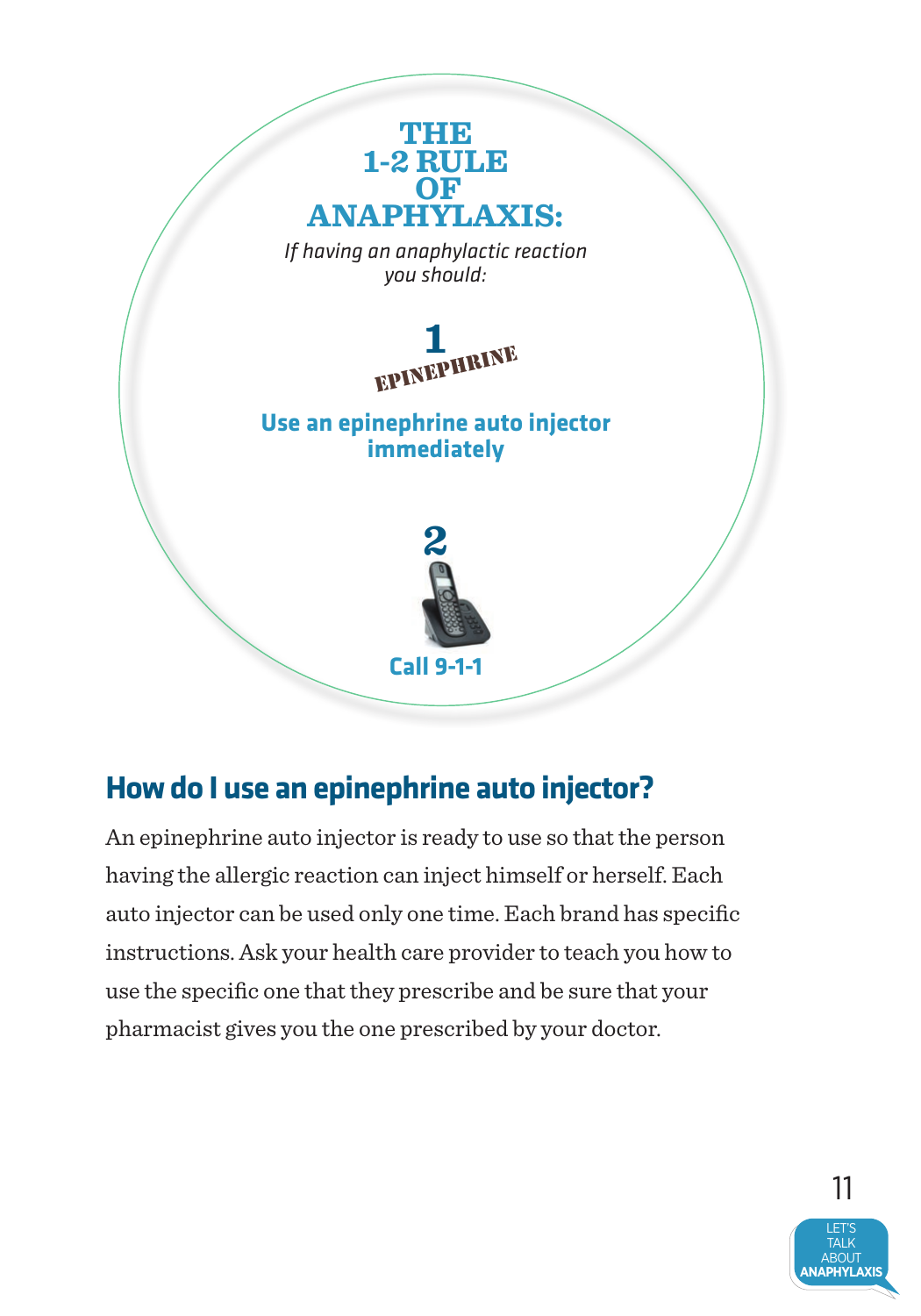**Pregúntele a su proveedor de servicios de salud sobre las alergias.**

### **¿Cómo puedo prevenir la anafilaxia?**

Aprenda sobre sus alergias. Evite en todo momento el contacto con lo que causa su alergia. Pero como siempre es posible tener un contacto accidental con algo a lo que usted es alérgico, es importante seguir estos pasos:

### **1. Hable con su proveedor de servicios de salud sobre las alergias y la anafilaxia y haga las siguientes preguntas:**

- ¿Debo hacerme pruebas para saber si soy alérgico a algún alimento, picaduras de insecto, látex o alguna otra cosa?
- ¿Debo llevar conmigo siempre dos (2) auto inyectores de epinefrina? A veces se puede necesitar una segunda dosis.
- ¿Debo llevar una alerta médica o tener una tarjeta en la billetera que le deje saber a otros de mi alergia?

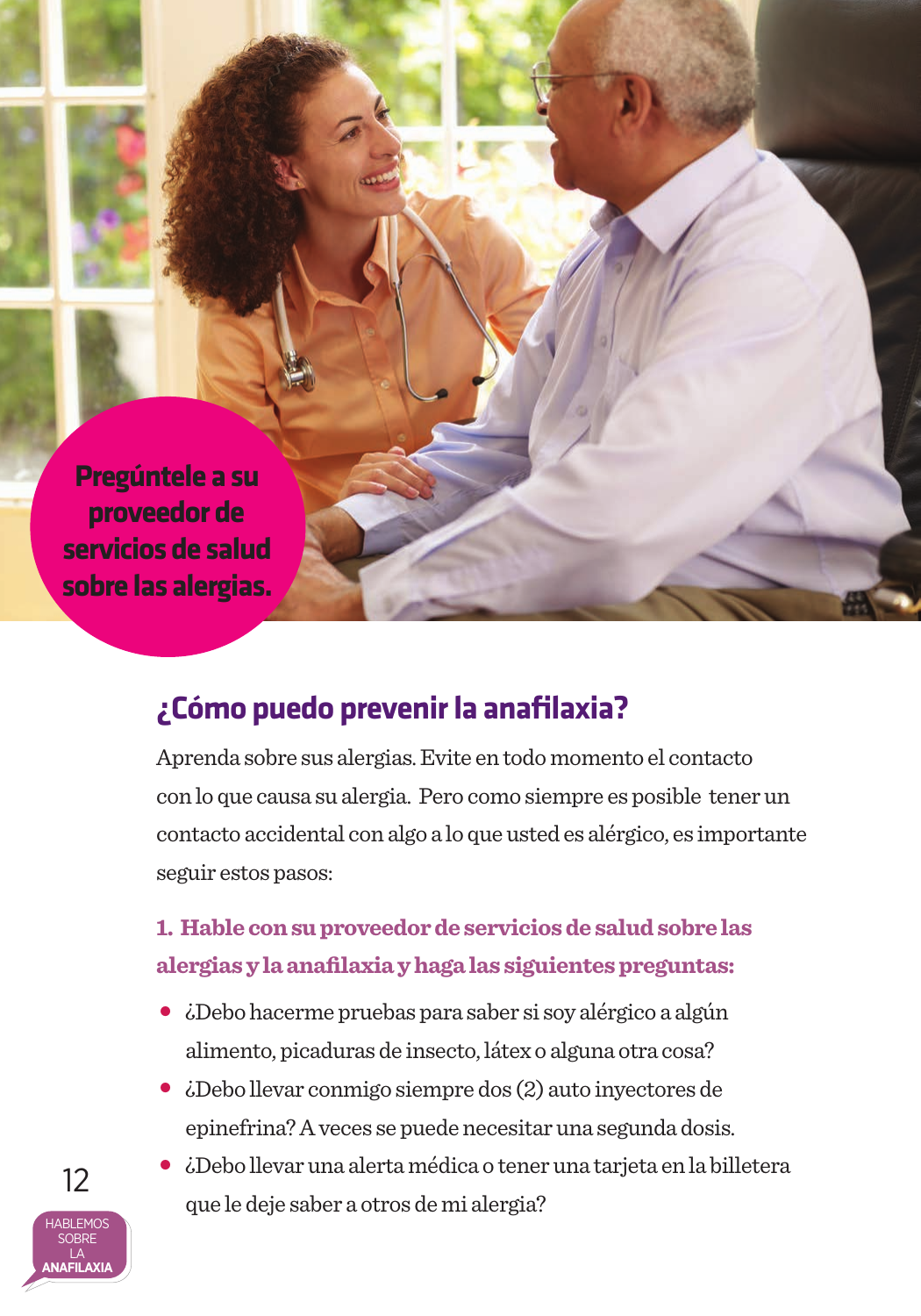## **How do I prevent anaphylaxis?**

Learn about your allergies. Avoid contact with the substances that cause them at all times. Because there is always the risk of accidentally coming in contact with something that you are allergic to, it is important to take the following steps:

### **1. Talk to your health care provider about allergies and anaphylaxis. Ask if you should:**

- • Be tested for allergies to specific foods, insect (bug) bites, latex or other triggers.
- • Carry two epinephrine auto injectors at all times. Sometimes a second dose may be needed.
- $\bullet$  Wear medical identification or have a wallet card that alerts others of the allergy.

**Ask your health care provider about allergies.**

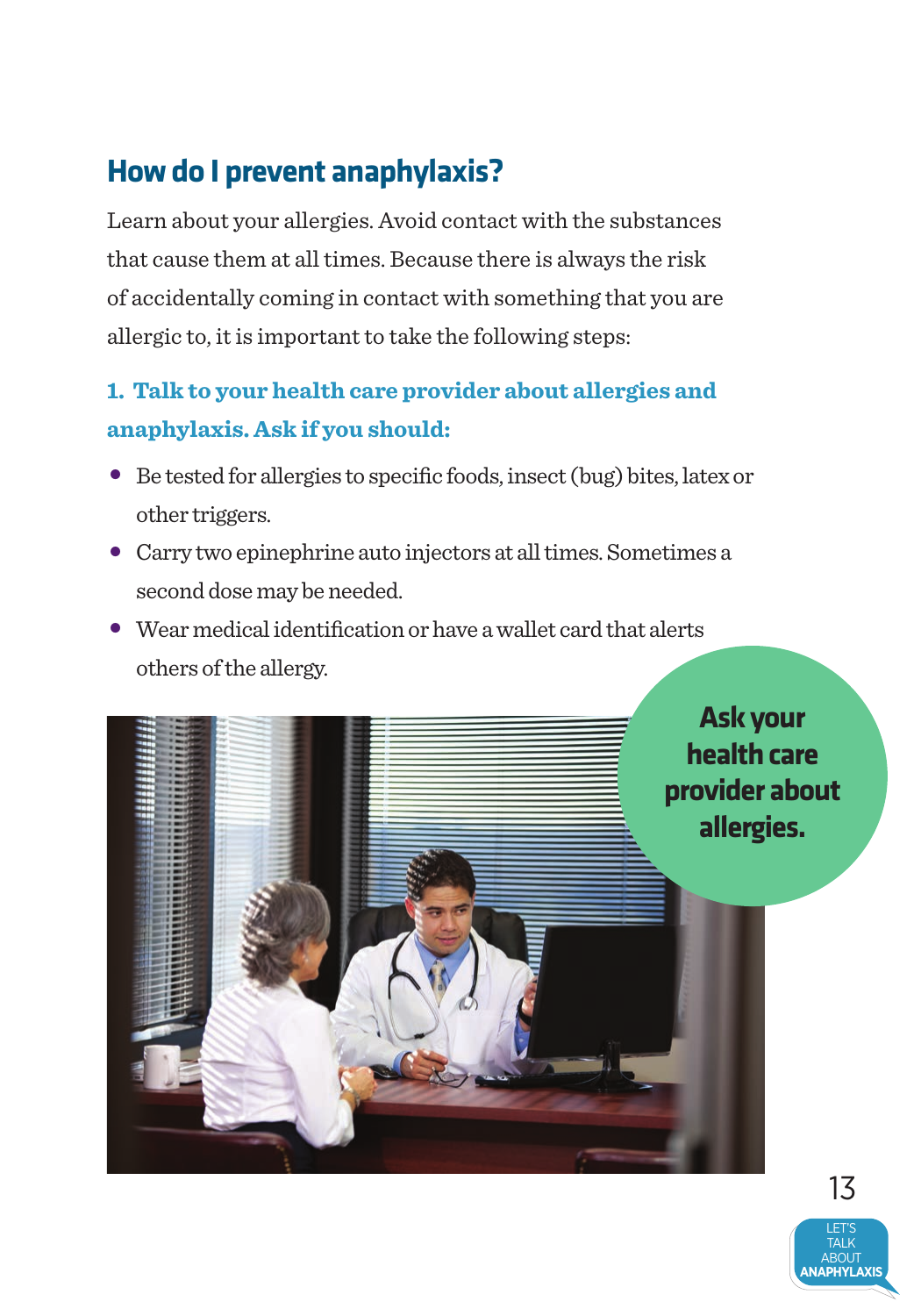**2. Desarrolle un plan de acción de emergencia con su proveedor de servicios de salud. Comparta el plan con su familia y amigos. La información básica que debe tener un plan de emergencia incluye:** 

### **IMPORTANTE:**

Hable con su proveedor de servicios de salud sobre cuándo debe usar antihistamínicos. Los antihistamínicos no funcionan lo suficientemente rápido cuando una reacción anafiláctica ocurre. Lo más seguro es que su proveedor de servicios de salud le diga que si está teniendo una reacción anafiláctica el mejor tratamiento es la epinefrina.

- Nombre
- Edad
- A qué es alérgico
- Si tiene asma
- Otras condiciones que tenga, además de la alergia
- Medicinas que esté tomando
- El tipo de auto inyector que usa
- Síntomas de una reacción severa
- Instrucciones sobre qué hacer
	- 1. Usar un auto inyector de epinefrina inmediatamente
	- 2. Instrucciones para que llamen al 9-1-1
- Otras instrucciones especiales
- Contactos en caso de emergencia Nombre y número de teléfono de la persona a quien se debe contactar así como el de su proveedor de servicios de salud.

**3. Asegúrese de discutir su plan de acción de emergencia con su proveedor de servicios de salud.**

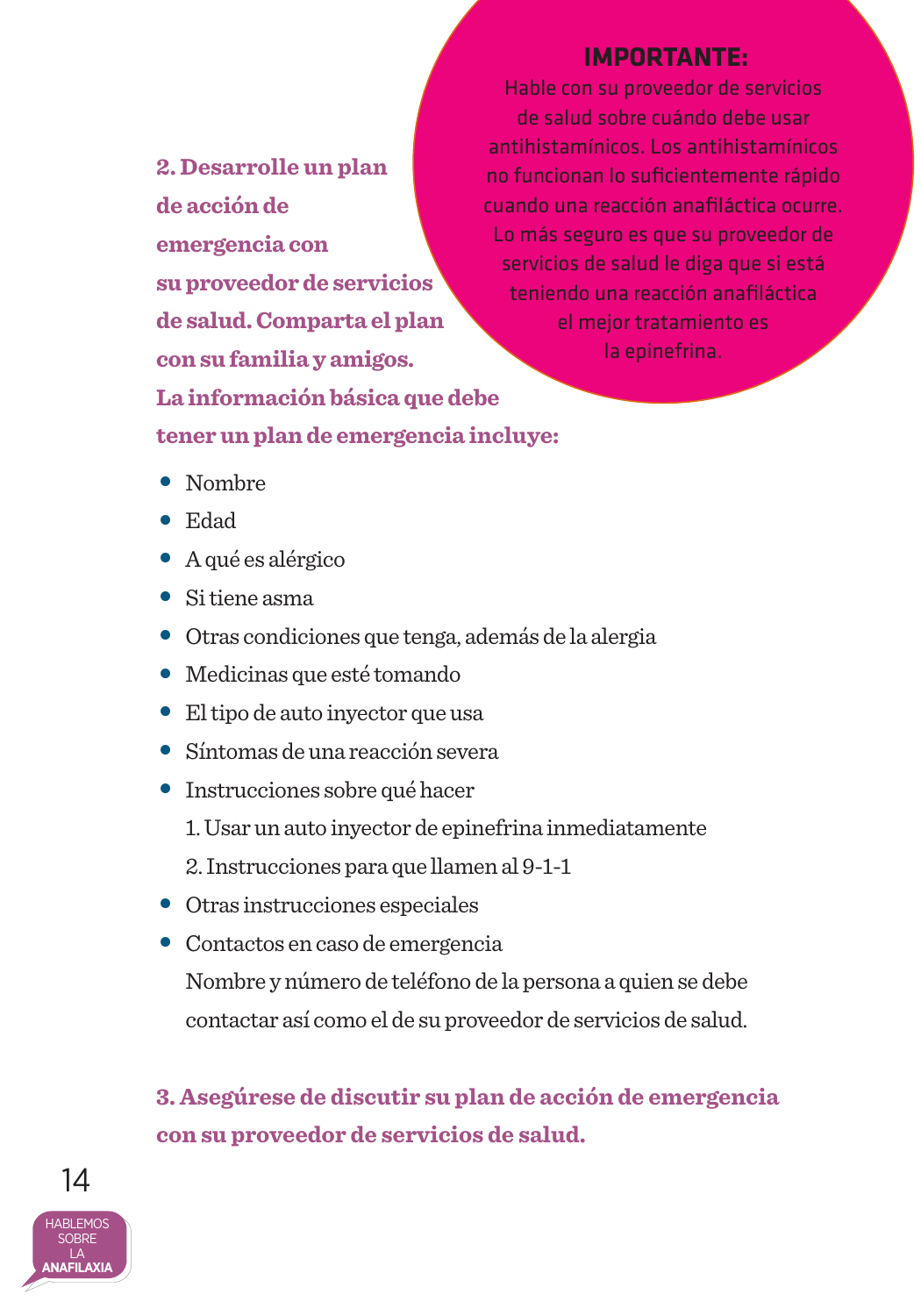**2. Develop an anaphylaxis emergency action plan with your health care provider. Share the plan with family and friends. The basic information for an anaphylaxis emergency action plan includes:**

- • Name
- Age
- • What you are allergic to
- If you have asthma
- Other conditions besides the allergy
- Medications you are taking
- Type of auto injector you carry
- Symptoms of a severe reaction
- Instructions on what to do
	- 1. Use an epinephrine auto injector immediately
	- 2. Call 9-1-1
- Other special instructions
- Emergency Contacts

Name and phone number of your emergency contact person and of your health care provider.

### **3. Make sure to review your emergency action plan with your health care provider.**

### **IMPORTANT:**

Talk to your health care provider about when you should use antihistamines. Antihistamines do not work rapidly enough when anaphylaxis occurs. Your health care provider will most likely tell you that if you are having an anaphylactic reaction the best treatment is epinephrine.

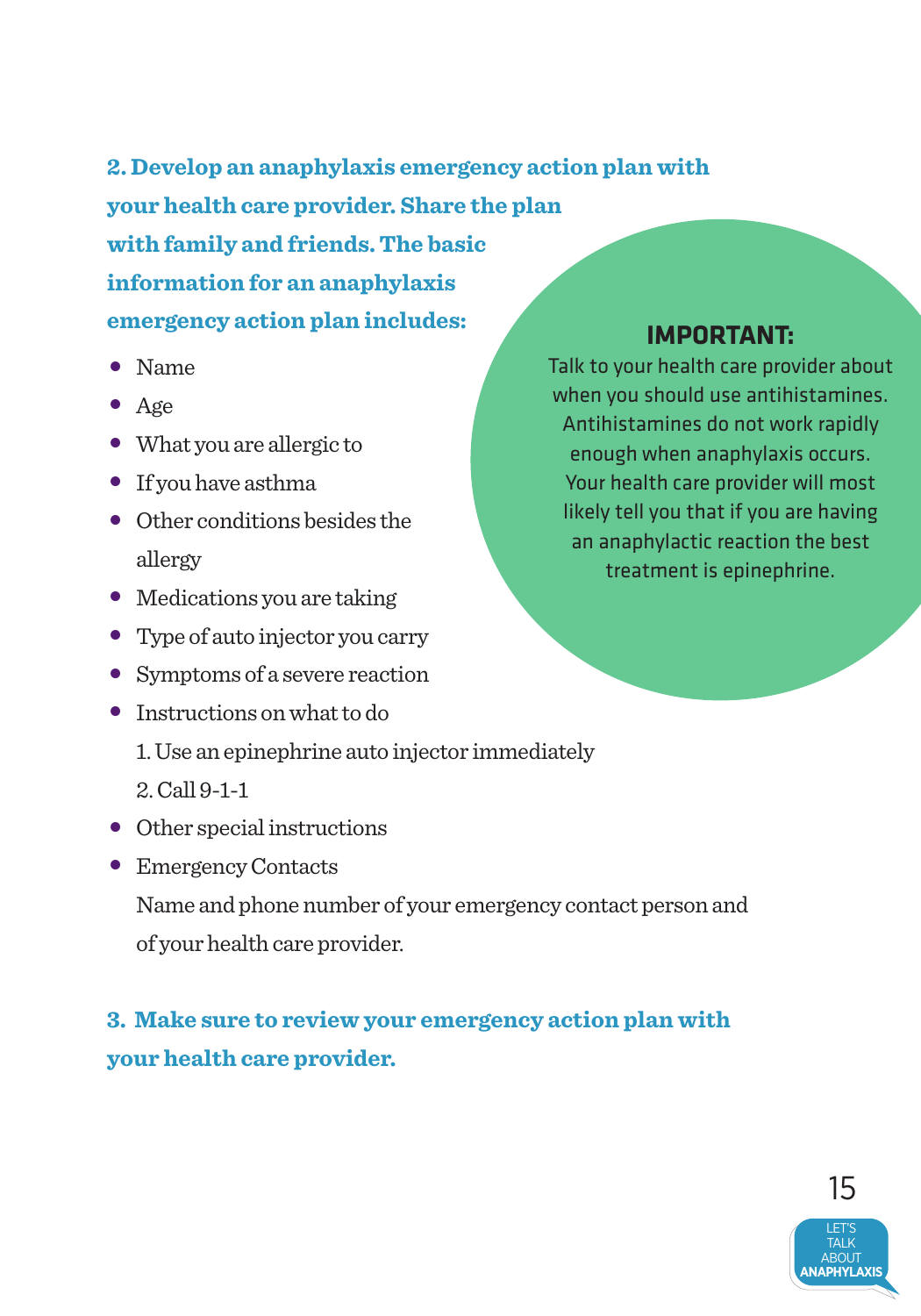## **LA ANAFILAXIA Y LOS NIÑOS**

## **¿Qué puede causar anafilaxia en un niño?**

Alimentos, medicinas, látex, y picaduras de insectos pueden causar reacciones alérgicas en los niños. Estas son las mismas causas de anafilaxia en un adulto. La causa más común de anafilaxia en los niños es la alergia a alimentos. Uno de cada 20 niños en Estados Unidos sufre de alergia a algún alimento.

### **¿Cómo podría un niño describir los síntomas de la anafilaxia?**

**La causa más común de anafilaxia en los niños es la alergia a alimentos.**

Escuche a su niño con atención. La organización *Food Allergy Research and Education* provee algunos ejemplos de cómo un niño podría describir una reacción anafiláctica:

- "Esta comida está muy picante."
- "Mi lengua está caliente."
- "Siento que algo me pincha la lengua."
- "Tengo cosquillas en la lengua o la boca."
- "Me pica la lengua o la boca."
- "Siento como si tuviera pelo en la lengua."
- "Siento la boca rara."

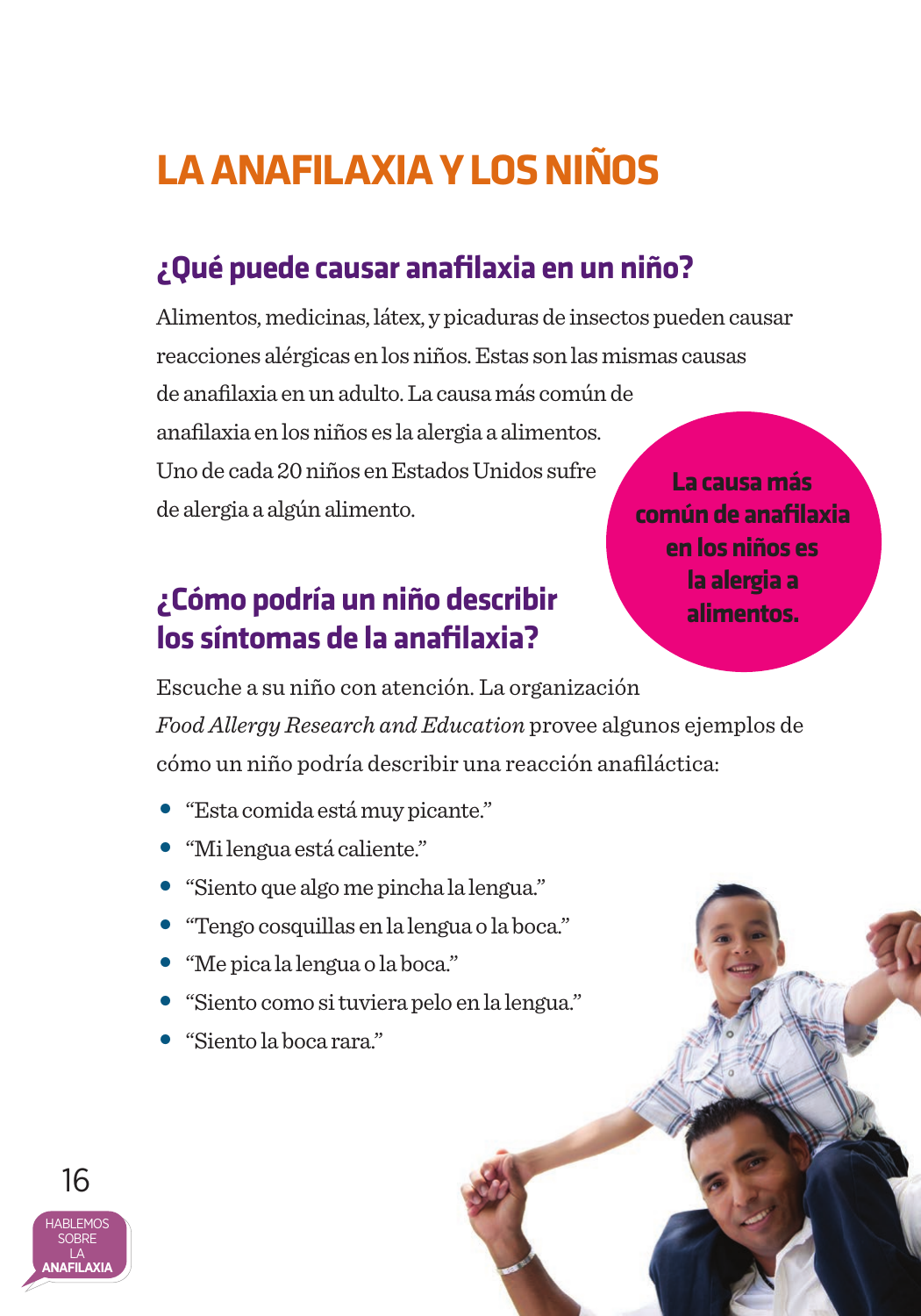## **ANAPHYLAXIS AND CHILDREN**

## **What can cause anaphylaxis in children?**

Food, medicines, latex, and insect (bug) bites, may cause allergic reactions in children. These are the same things that can cause anaphylaxis in an adult. The most common cause of anaphylaxis in children is food allergies.One out of every 20 children in the U.S. has a food allergy.

**The most common cause of anaphylaxis in children is food allergies.** 

## **How may a child describe the symptoms of anaphylaxis?**

Listen to your child carefully. Food Allergy Research and Education (FARE), provides the following examples of how a child might describe an anaphylactic reaction:

- • "This food is too spicy."
- • "My tongue is hot or [burning]."
- • "It feels like something's poking my tongue."
- • "My tongue or mouth is tingling [or burning]."
- • "My tongue or mouth itches."
- • " It [my tongue] feels like there is hair on it."
- • "My mouth feels funny."

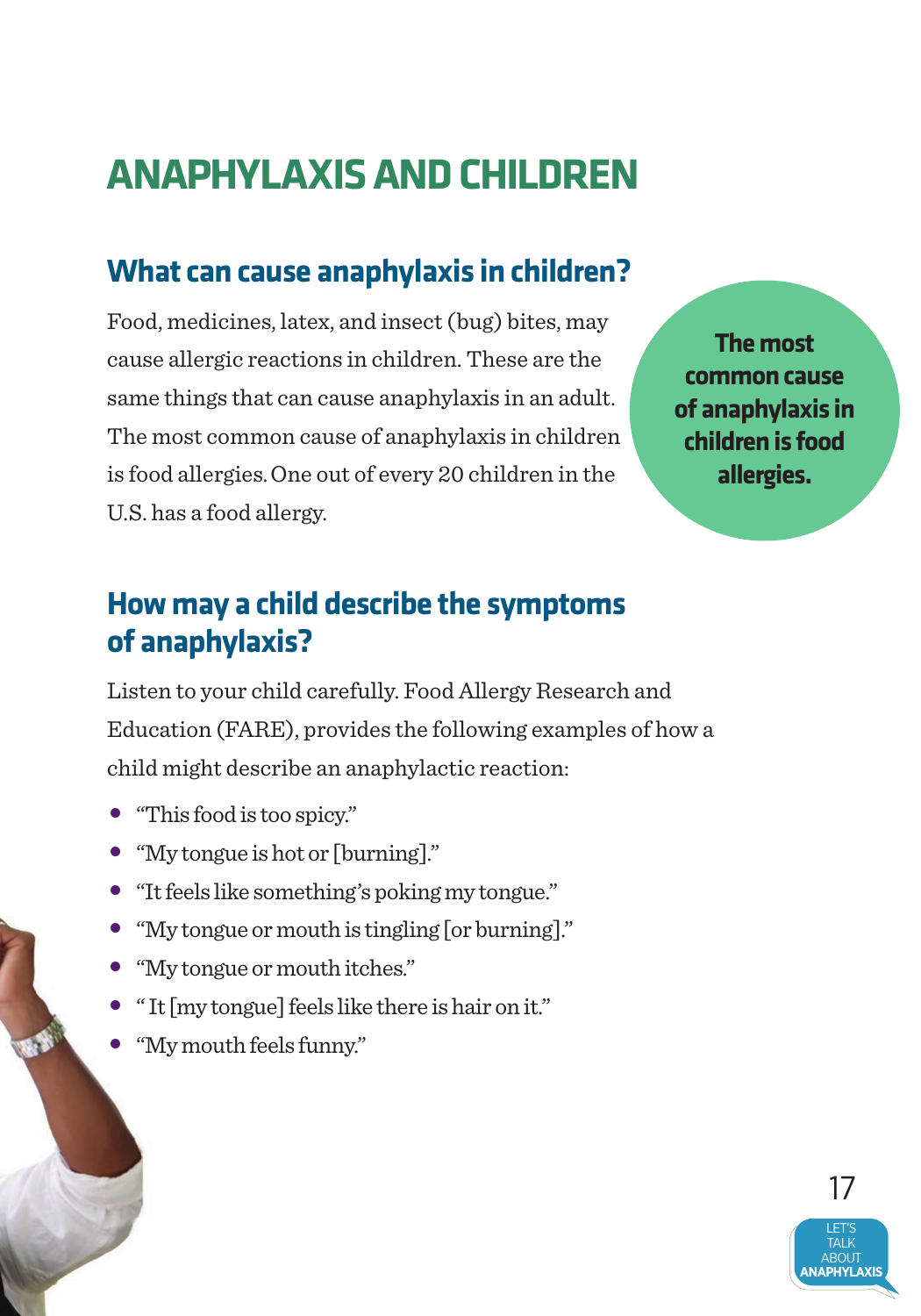**Decida el plan de emergencia de su niño con su proveedor de servicios de salud.** 

### **PASOS PARA PROTEGER A SU NIÑO**

### **Paso 1: Asegúrese de que su niño sepa:**

- A qué es alérgico y cómo evitar tener contacto con lo que causa su alergia.
- Cómo reconocer cuando una reacción está comenzando y cuándo avisarle a un adulto.
- Que debe llevar siempre su epinefrina según lo recomiende su proveedor de servicios de salud.

### **Paso 2: Prepare un plan de acción de emergencia para**

**anafilaxia** según se lo recomiende el proveedor de servicios de salud de su niño y compártalo con todas las personas envueltas en su cuidado.

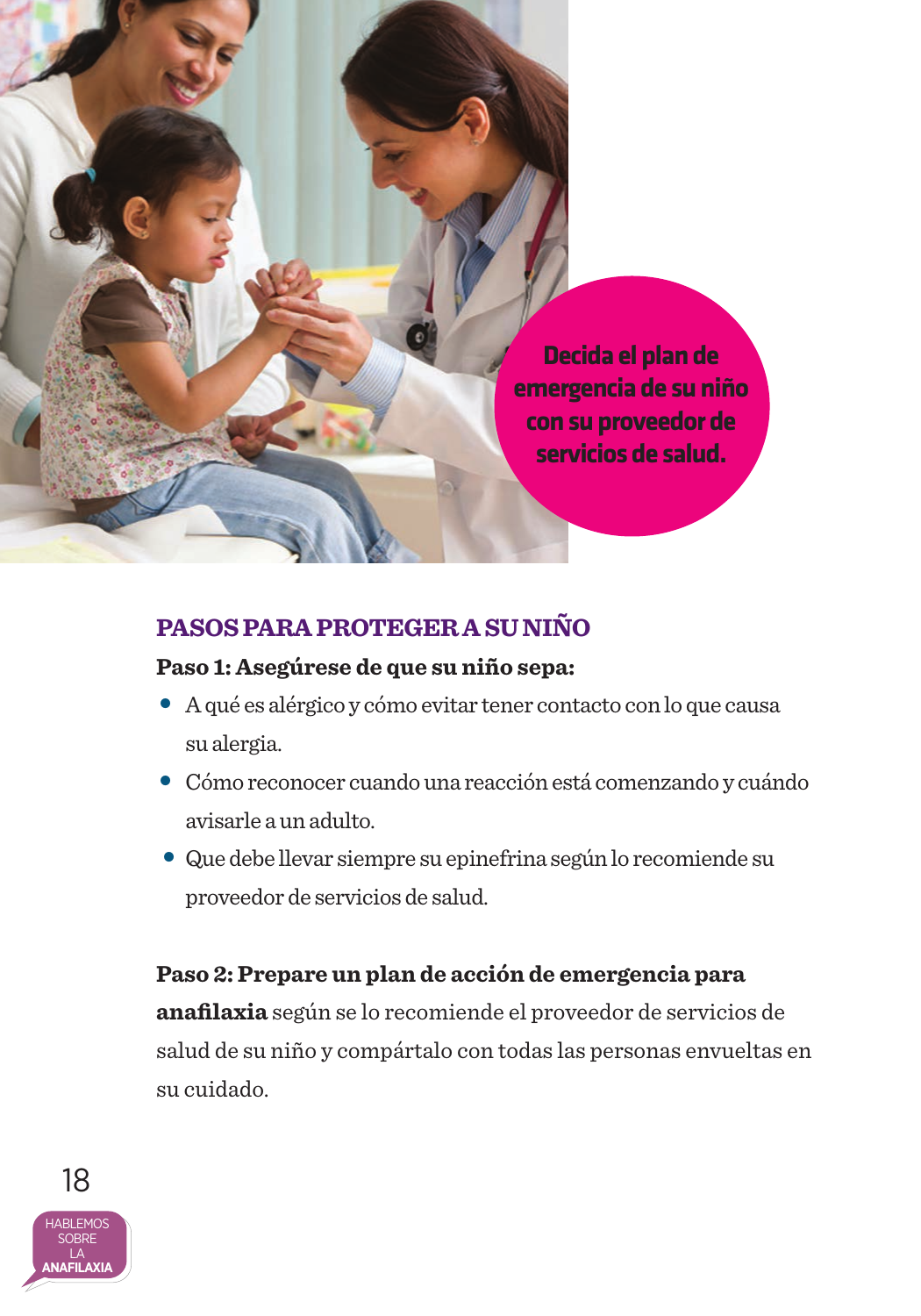### **STEPS TO PROTECT YOUR CHILD**

### **Step 1: Make sure your child learns:**

- What he or she is allergic to and how to avoid contact with those substances.
- How to recognize when a reaction is starting and when to alert an adult.
- • To carry their epinephrine as prescribed by their health care provider.

**Step 2: Prepare an anaphylaxis emergency action plan** as recommended by your child's health care provider and share it with everyone involved in their care.



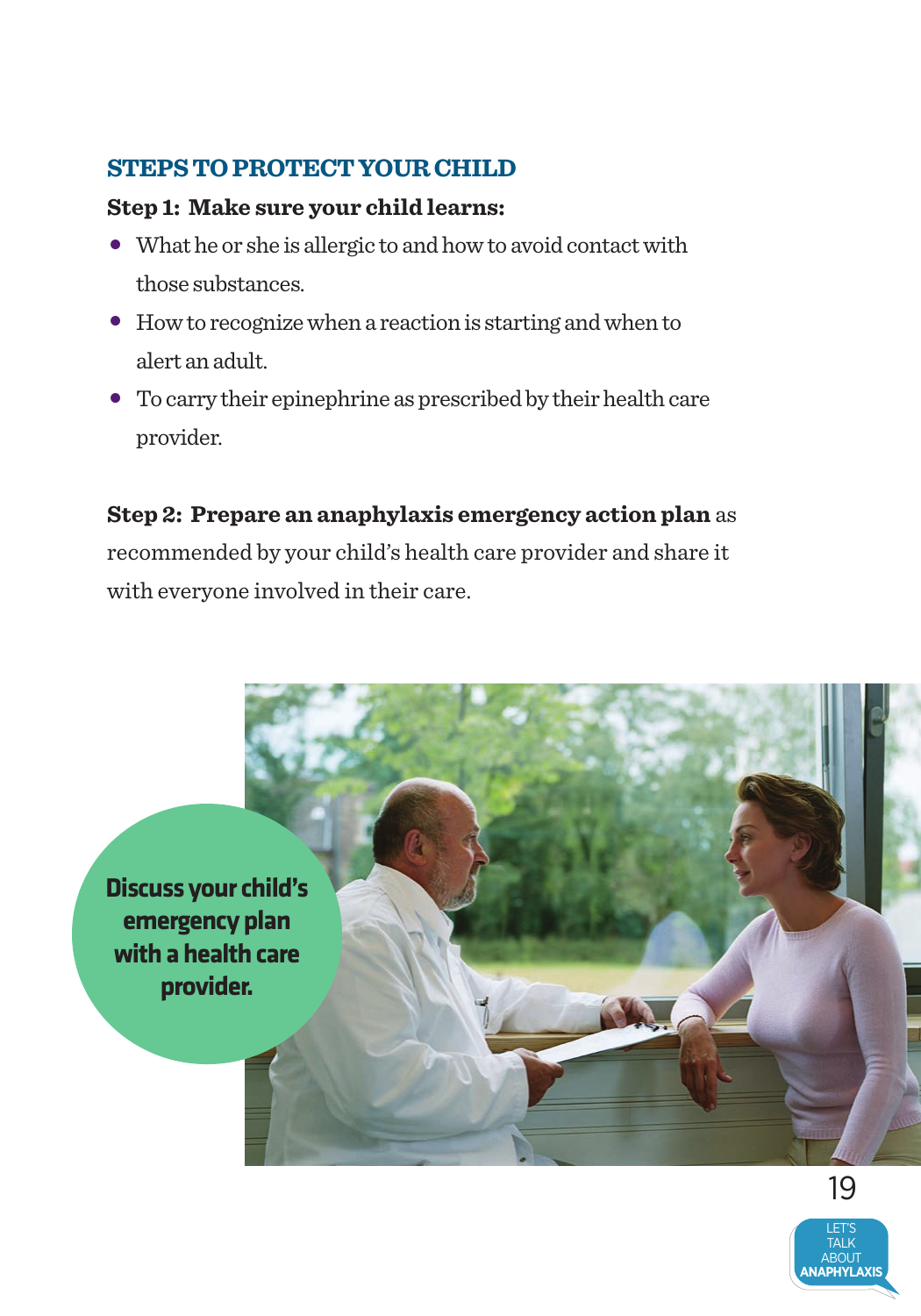### **¿Se puede tratar una reacción alérgica severa en la escuela?**

En el 2013, el gobierno federal creó directivas para guiar las escuelas a responder en caso de una reacción alérgica severa a algún alimento. Estas guías incluyen:

- 1. Saber cuáles estudiantes tienen alergias a alimentos. Además ayudarlos a manejar su alergia.
- 2. Tener un plan para responder a emergencias debidas a una reacción alérgica a alimentos.
- 3. Adiestrar al personal sobre las alergias a alimentos.
- 4. Educar a todos los niños y familias sobre las alergias a alimentos.
- 5. Crear un ambiente seguro y saludable donde los niños puedan aprender.

Las escuelas no están obligadas a seguir estas directivas pero es recomendable que lo hagan.

Estas directivas se pueden utilizar para responder a cualquier reacción alérgica severa.

> **La enfermera de la escuela podría coordinar una respuesta a anafilaxia con el resto del personal escolar.**

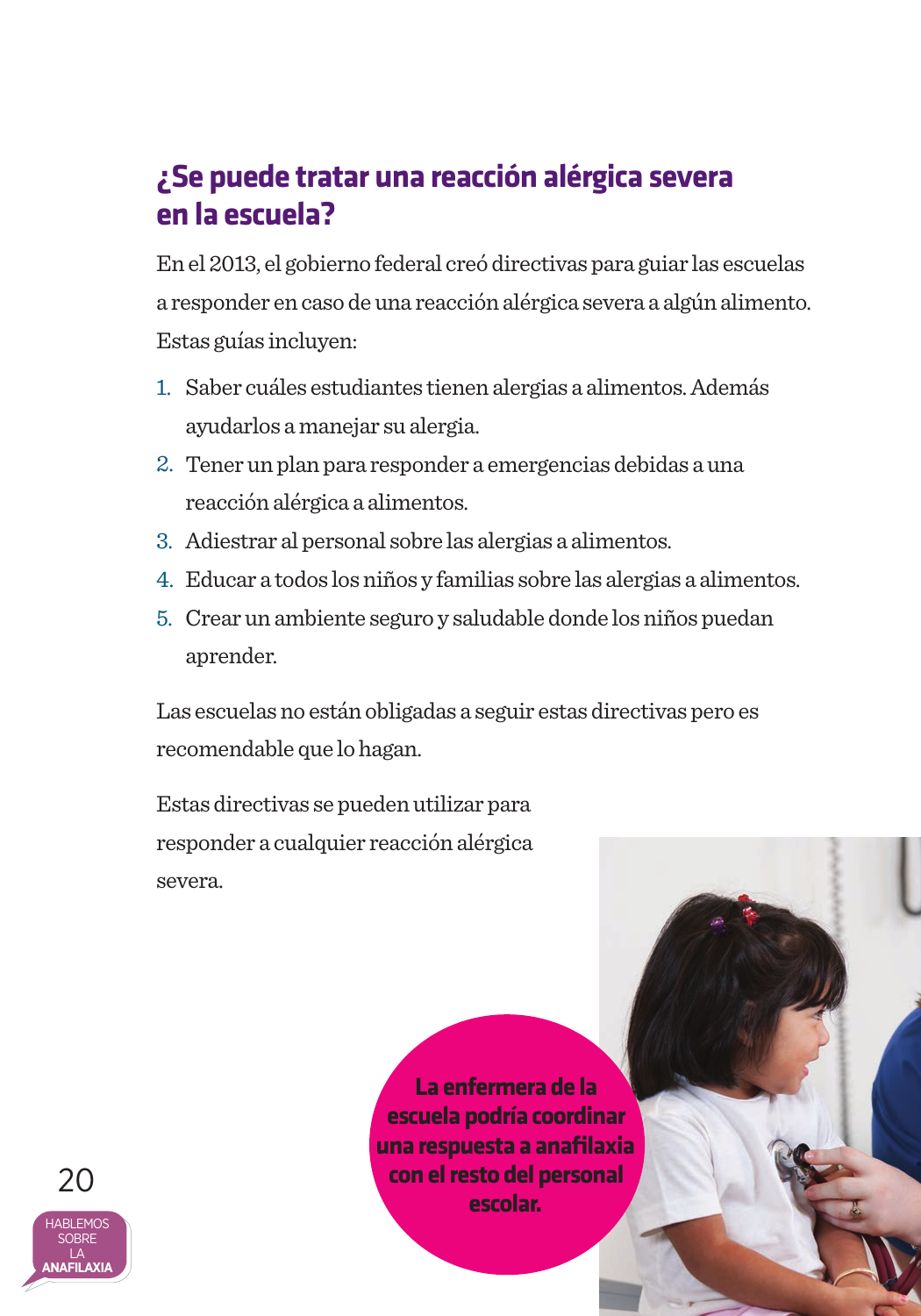### **Can a severe allergic reaction be treated at school?**

In 2013, the federal government passed a new policy to guide schools on how to respond to severe food allergic reactions. The guidelines include:

- 1. Knowing the students that have a food allergy in their school. Also help them manage their allergy.
- 2. Having a plan to respond to food allergy emergencies.
- 3. Training their staff on food allergies.
- 4. Educating all children and families on food allergies.
- 5. Creating a safe and healthy environment for children to learn.

Schools are not obligated to follow these guidelines but are encouraged to do so.

These guidelines may be used to respond to any severe allergic reaction.



**The school nurse may be able to coordinate a response to anaphylaxis with other school staff.** 

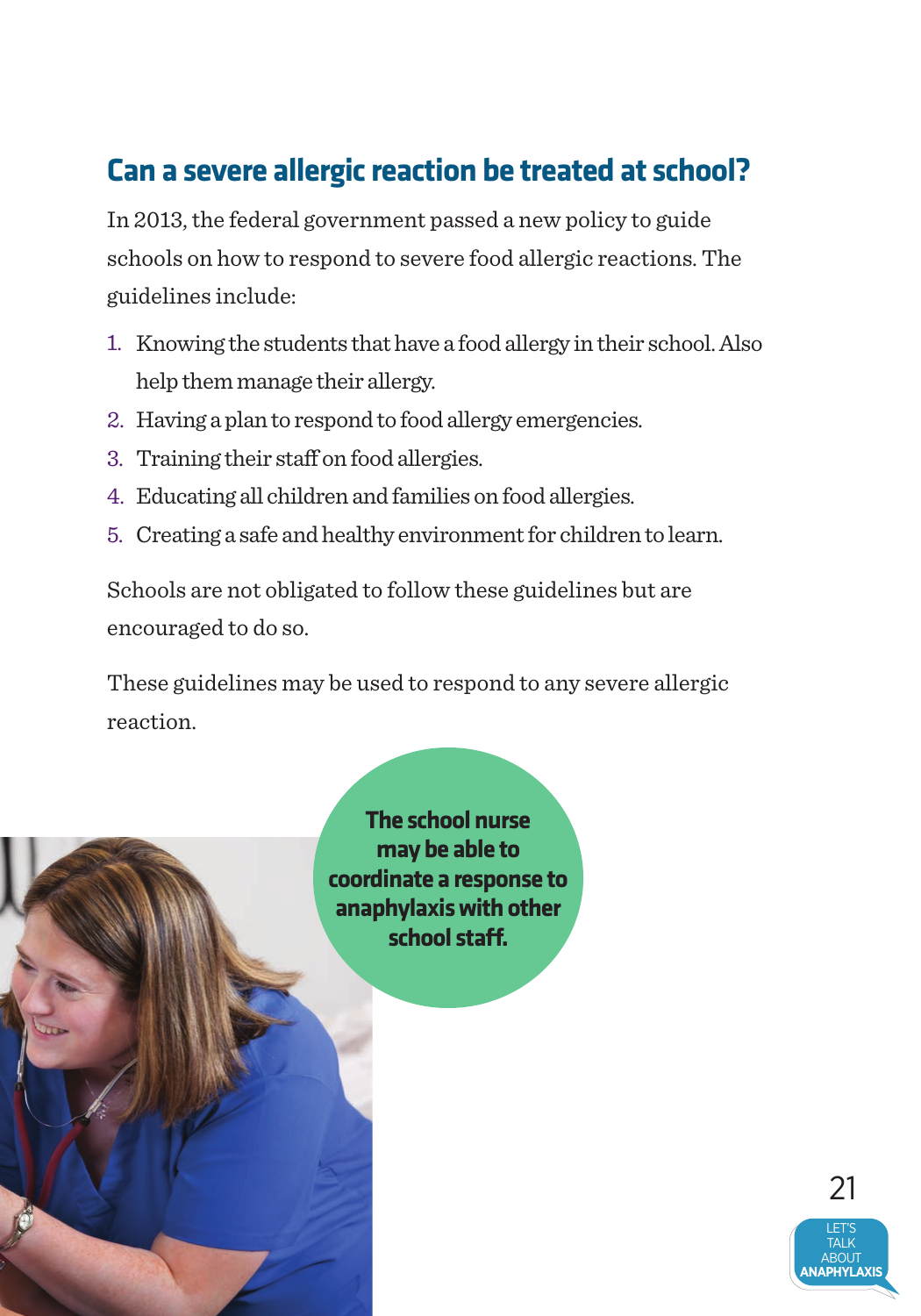## **¿Quiénes en la escuela deben estar informados sobre la alergia de mi niño?**

Todas las personas que tienen que ver con el cuidado de su niño deben saber sobre su alergia y sobre su plan de acción de emergencia. Estas personas incluyen:

- La enfermera escolar, si la hay en la escuela. Muchas veces la enfermera escolar informa al resto del personal de la escuela y se encarga de coordinar con ellos una posible respuesta a una emergencia.
- Todos los maestros de su niño y el administrador de la escuela.
- El personal de la cafetería o del comedor escolar.
- Los choferes de autobús, personal de seguridad y personal de aseo.
- Los padres de los compañeros de salón de su hijo.
- Compañeros del salón de clase.

## **Si mi niño está a riesgo de anafilaxia, ¿puede llevar consigo y auto aplicarse epinefrina en la escuela?**

Para el 2013, todos los estados, excepto Nueva York, que está en el proceso de revisar su política, permiten que un niño en riesgo de anafilaxia tenga consigo y se auto aplique epinefrina en la escuela.

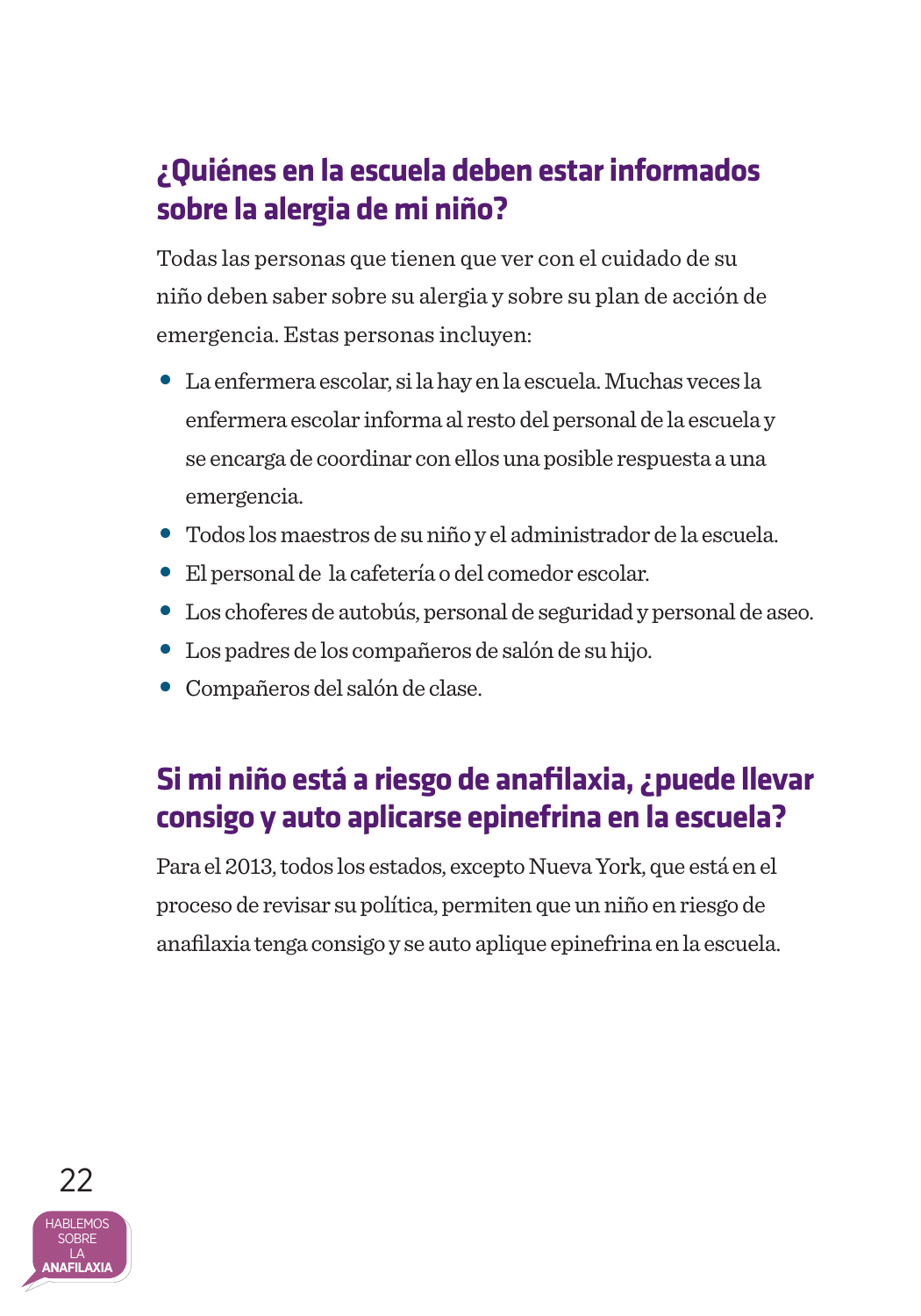## **Who in the school should know about my child's allergy?**

All staff involved in the care of your child should know about their allergy and the emergency action plan. The staff may include:

- $\bullet$  The school nurse, if one is available in the school. Many times the school nurse will inform and coordinate a possible response with other school staff.
- All of your child's teachers and school administrator(s).
- Food service and cafeteria personnel.
- Bus drivers, security personnel, and janitors.
- Parents of other children in your child's classroom.
- Other children in the classroom.

## **If my child is at risk of anaphylaxis, can he or she carry and self-administer epinephrine at school?**

As of 2013, all states except for New York, which is in the process of revising its policy, allow a child at risk for anaphylaxis to carry and self-administer epinephrine at school.

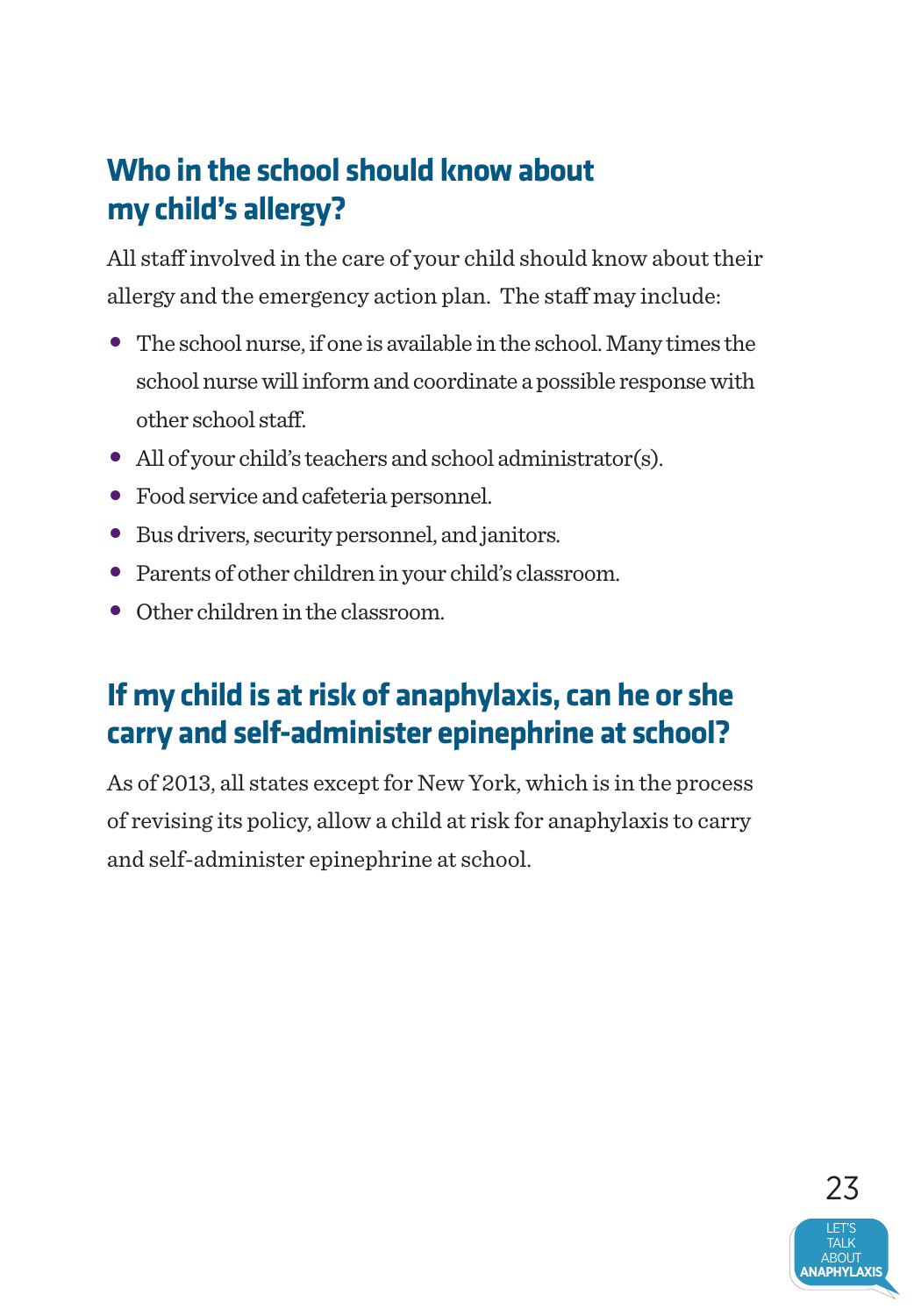## **¿Cuáles son los requisitos para que mi niño pueda llevar consigo y auto aplicarse epinefrina en la escuela?**

Las leyes son diferentes en cada estado. Pero en general usted necesita los siguientes documentos:

- 1. Un permiso escrito firmado por usted permitiendo que el niño lleve y se administre la epinefrina en la escuela.
- 2. Un documento escrito y firmado por el proveedor de servicios de salud del niño que diga:
	- Que el niño tiene que llevar el auto inyector de epinefrina siempre y
	- Usarlo durante una reacción severa.
- 3. Un documento que diga que:
	- Usted releva a la escuela de cualquier responsabilidad si el niño se auto aplica la epinefrina.
- 4. Una certificado del proveedor de servicios de salud:
	- Diciendo que el niño fue adiestrado y sabe cómo usar el auto inyector.
	- Algunos estados piden que la enfermera de la escuela también lo certifique.

**Ponga estos documentos al día todos los años.**

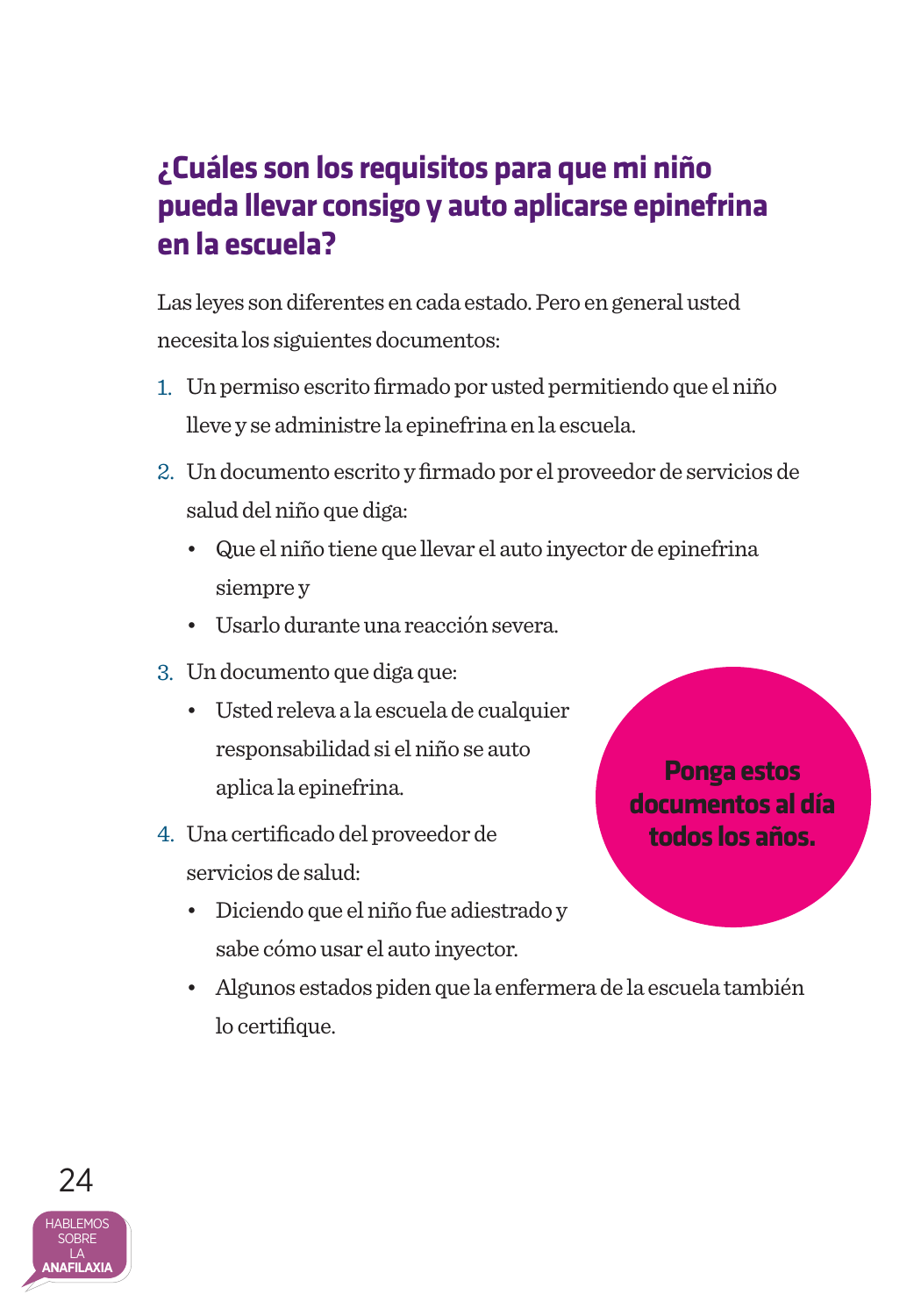## **What are the requirements for my child to carry and self-administer epinephrine at school?**

Laws vary by state, but in general you need the following documents:

- 1. A written permission signed by you allowing the child to selfadminister epinephrine at school.
- 2. A written document signed by the child's 2.health care provider saying:
	- The child needs to carry the epinephrine auto injector always, and
	- Use it during a severe reaction.
- 3. A document saying that:
	- You release the school of any responsibility if the child selfadministers epinephrine.
- 4. A health care provider's certification:
	- Saying the child was trained and knows how to use the auto injector.
	- • Some states require that the school nurse also certify it.

**Update these documents yearly.** 

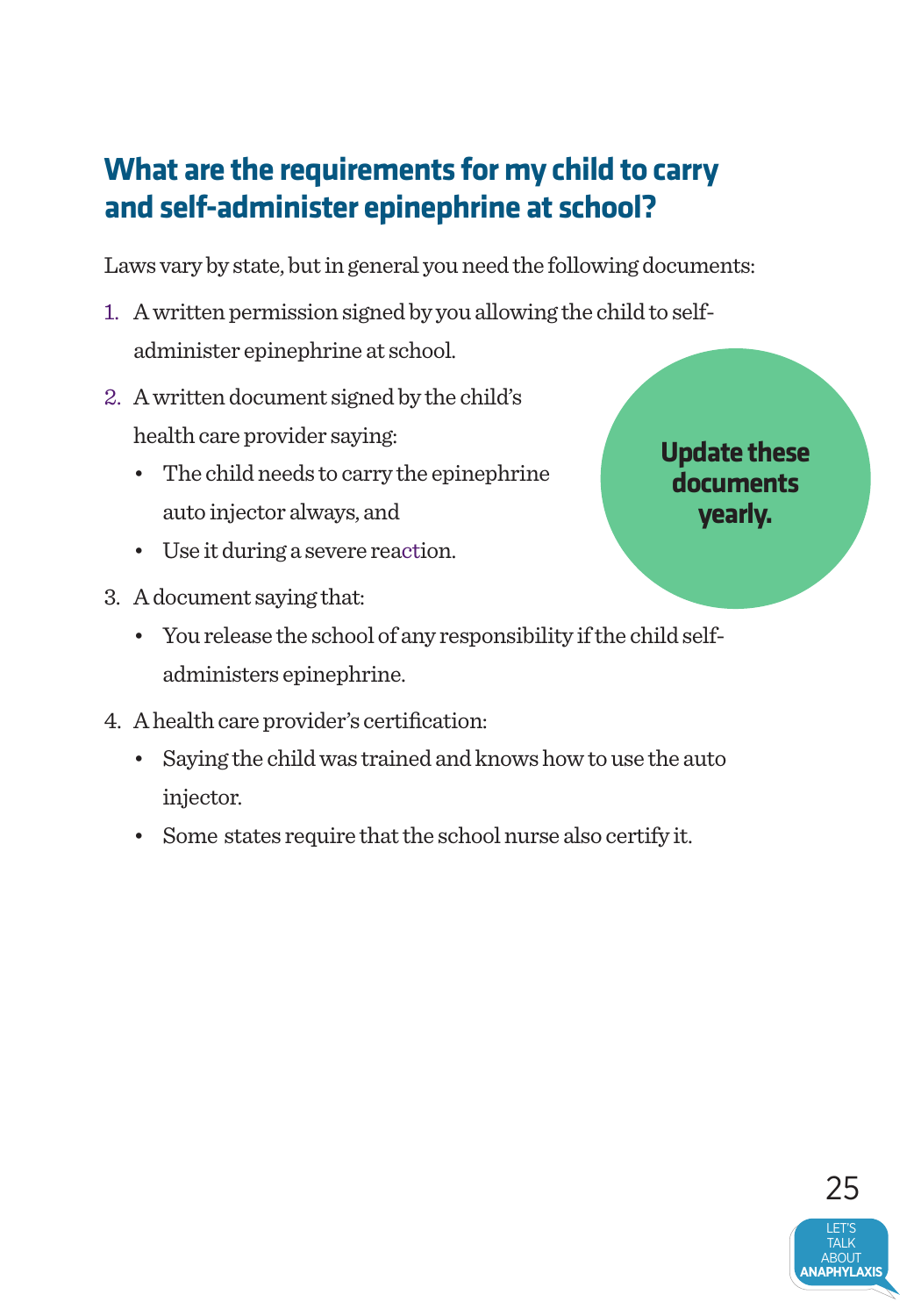## **¿Existen leyes que protejan a los niños en riesgo de anafilaxia en las escuelas?**

Muchos estados han aprobado leyes que permiten que las escuelas almacenen auto inyectores de epinefrina para usarlos en caso de emergencia. Además, en el 2013, el gobierno aprobó una nueva ley federal. Su nombre es el "Acta Para el Acceso de las Escuelas a Epinefrina de Emergencia". Esta ley incentiva a los estados a tomar las medidas necesarias para mantener una reserva de epinefrina en las escuelas. Esta ley ofrece apoyo económico a los estados que le **requieran** a sus escuelas hacer lo siguiente:

- Permitirle al personal escolar adiestrado administrarle epinefrina a **cualquier** estudiante que esté teniendo anafilaxia.
- Tener una **reserva** de epinefrina que el personal adiestrado pueda usar con **cualquier** estudiante que esté teniendo anafilaxia.
- Tener al menos un empleado adiestrado durante las horas de operación de la escuela.

### **¿Todos los estados permiten que las escuelas tengan una reserva de auto inyectores de epinefrina?**

No. 28 estados y el Distrito de Columbia tienen algún tipo de legislación que permite a las escuelas tener una reserva de auto inyectores de epinefrina. Visite la siguiente página de internet para saber el progreso de las leyes en su estado: www.aanma.org/advocacy/usanaphylaxis/

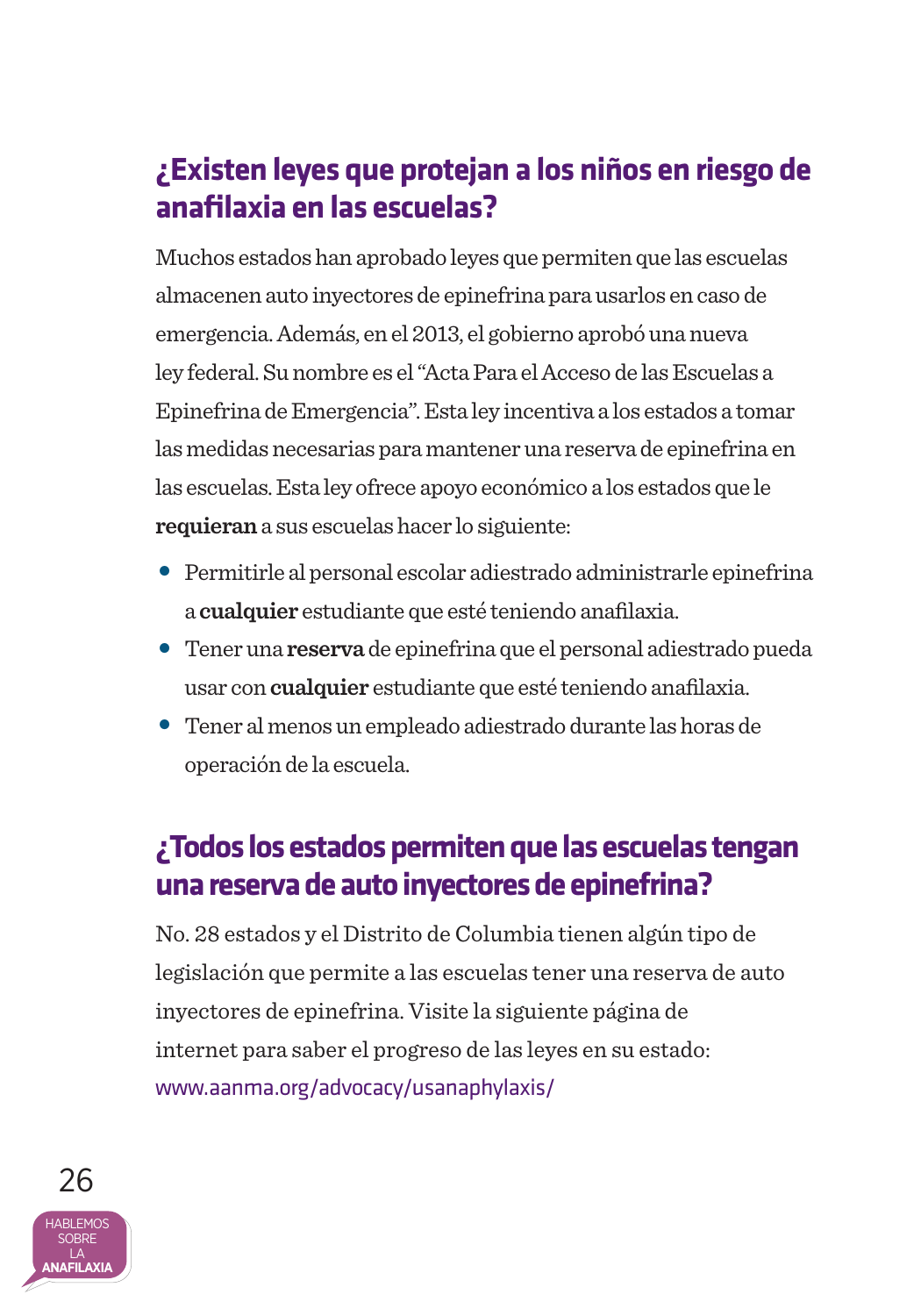## **Are there any laws that protect children at risk for anaphylaxis at school?**

Many states have approved legislation that allows schools to have a stock of epinephrine auto injectors for use in case of emergency. Also, in 2013, new federal legislation passed called the "School Access to Emergency Epinephrine Act". This act encourages states to take the needed steps to maintain a stock of epinephrine in schools. The act also offers financial support to states that **require** its schools to:

- Allow trained school staff to administer epinephrine to **any** student having anaphylaxis.
- Have a **supply** of epinephrine that trained staff can use for **any** student having anaphylaxis.
- Have at least one trained staff member during the school's operating hours.

## **Do all states allow schools to have a stock of epinephrine auto injectors?**

No. Twenty-eight states and the District of Columbia have a law, statute, or act that allows schools to have a stock of epinephrine auto injectors. Check here for an update on the laws in your state: www.aanma.org/advocacy/usanaphylaxis/

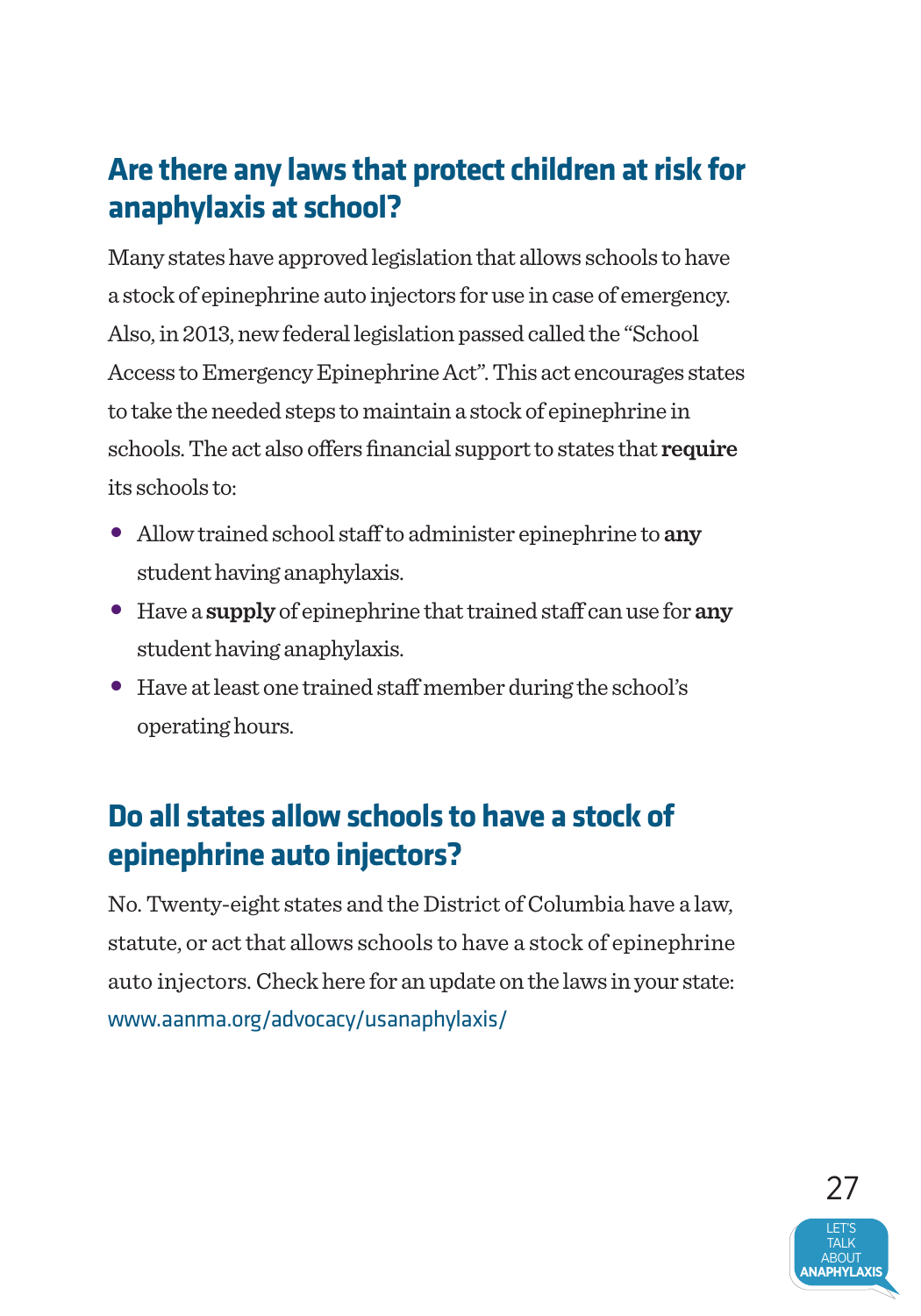## **¿Dónde puedo encontrar más información sobre anafilaxia en español?**

#### **1. Alianza Nacional para la Salud de los Hispanos**

- Llame a Su Familia: Línea telefónica nacional para la salud de la familia hispana, 1-866-783-2645. Llame gratis a nuestra línea bilingüe para conocer más sobre la anafilaxia y para encontrar un proveedor de servicios de salud cerca de usted.
- Visite nuestra página electrónica para conocer más sobre nuestros programas e iniciativas. www.hispanichealth.org
- Síganos en Facebook (healthyamericas) y Twitter (health4americas).

### **2. Fundación de Asma y Alergia de Estados Unidos**. Esta es una organización para pacientes con asma y alergias que ofrece programas educativos y herramientas para pacientes, cuidadores y profesionales en el área de la salud.

www.aafa.org

- **3. Red de Alergia y Asma, Madres de Asmáticos.** La Red de Alergia y Asma, Madres de Asmáticos es una organización nacional sin fines de lucro que se esfuerza por eliminar el sufrimiento y la muerte innecesaria de las personas afectadas por alergias, asma y condiciones relacionadas a través de educación, alcance comunitario y derechos del paciente. www.aanma.org
- **4. Colegio Americano de Alergia, Asma e Inmunología**. El Colegio Americano de Alergia, Asma e Inmunología es una asociación profesional de alergistas e inmunólogos dedicada a mejorar la calidad del cuidado a los pacientes en el campo de la alergia y la inmunología. www.acaai.org/Pages/default.aspx

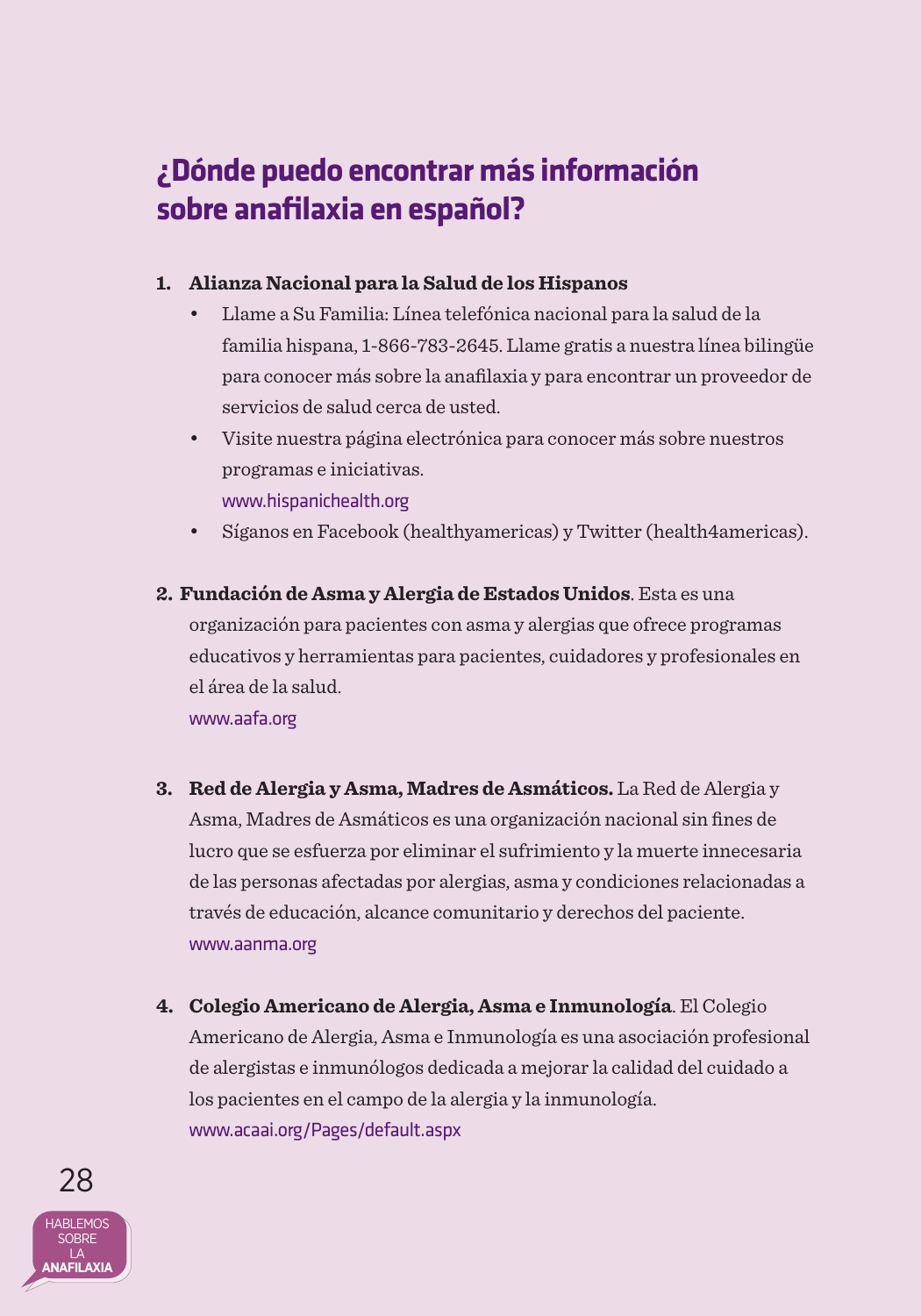### **Where can I find more information on anaphylaxis?**

#### **1. National Alliance for Hispanic Health**

- Call Su Familia: The National Hispanic Family Health Helpline, 1-866-783-2645. Call our bilingual helpline toll-free to learn more about anaphylaxis and to find a health care provider near you.
- Visit our website to learn more about our programs and initiatives. www.hispanichealth.org/
- Follow us on Facebook (healthyamericas) and Twitter (health4americas).
- **2. Food Allergy Research and Education.** FARE is a not-for-profit organization dedicated to supporting those affected by food allergies and anaphylaxis. www.foodallergy.org/
- **3. Asthma and Allergy Foundation of America.** This foundation is the only organization for patients with asthma and allergies that offers educational programs and tools for patients, caregivers and health care professionals. www.aafa.org/
- **4. Kids With Food Allergies.** Kids With Food Allergies works to keep children with food allergies safe and healthy by educating their families. They host the largest online support community for families raising children with food allergies. www.kidswithfoodallergies.org
- **5. National Association of School Nurses: Epinephrine Resource School Nurse Program.** This program provides professional development and technical assistance to school nurses and the school community related to epinephrine administration. www.nasn.org

LET'S **TALK** ABOUT **NAPHYLAXIS** 29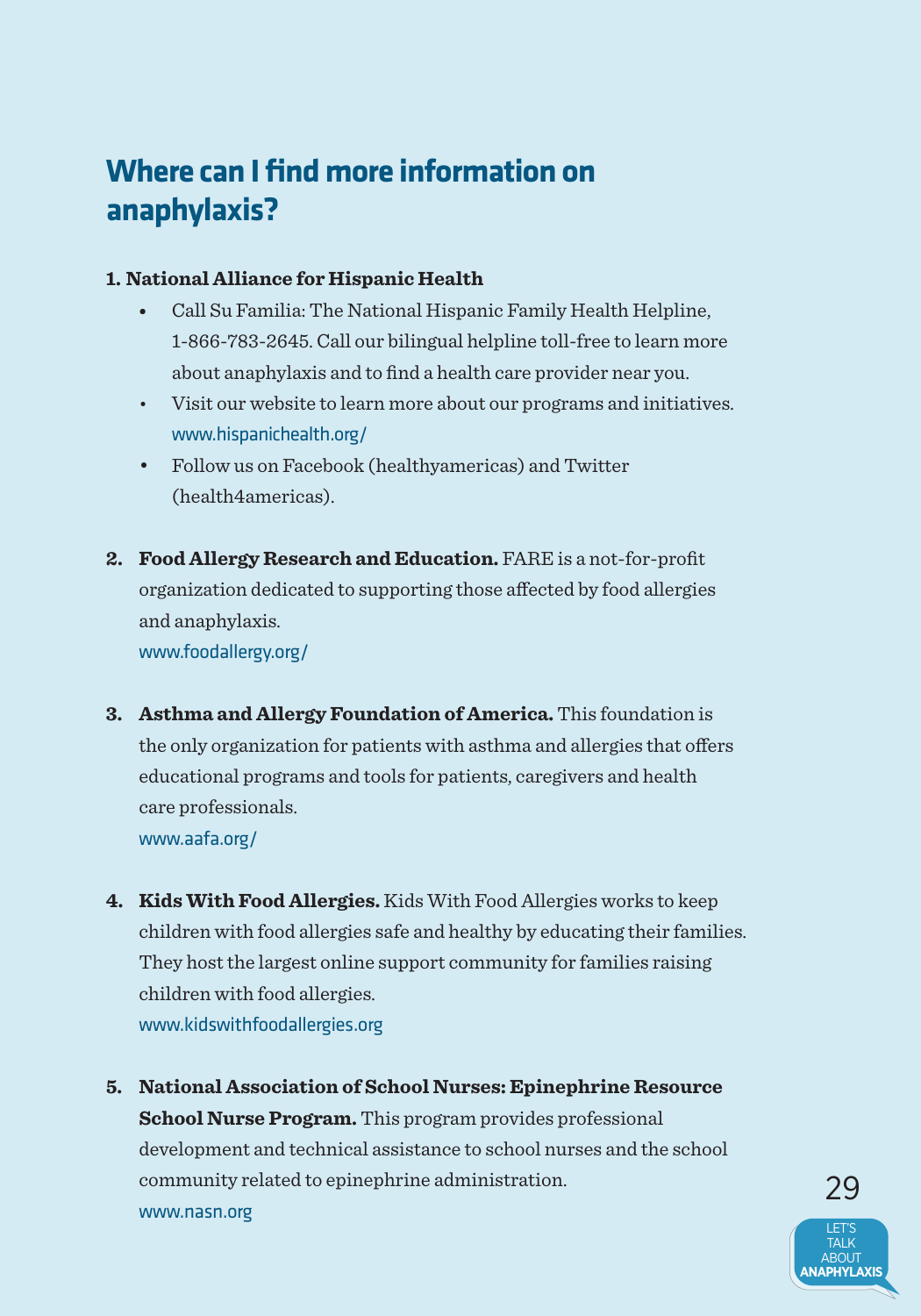- **5. Medline Plus: Anafilaxia.** Esta página web provee una descripción de las causas, síntomas y tratamientos de la anafilaxia. www.nlm.nih.gov/medlineplus/spanish/ency/article/000844.htm
- **6. Academia Estadounidense de Médicos de Familia.** Esta organización ofrece en su página web una descripción general de lo que es anafilaxia, factores de riesgo, prevención y tratamiento. www.familydoctor.org/familydoctor/es/diseases-conditions/anaphylaxis.html

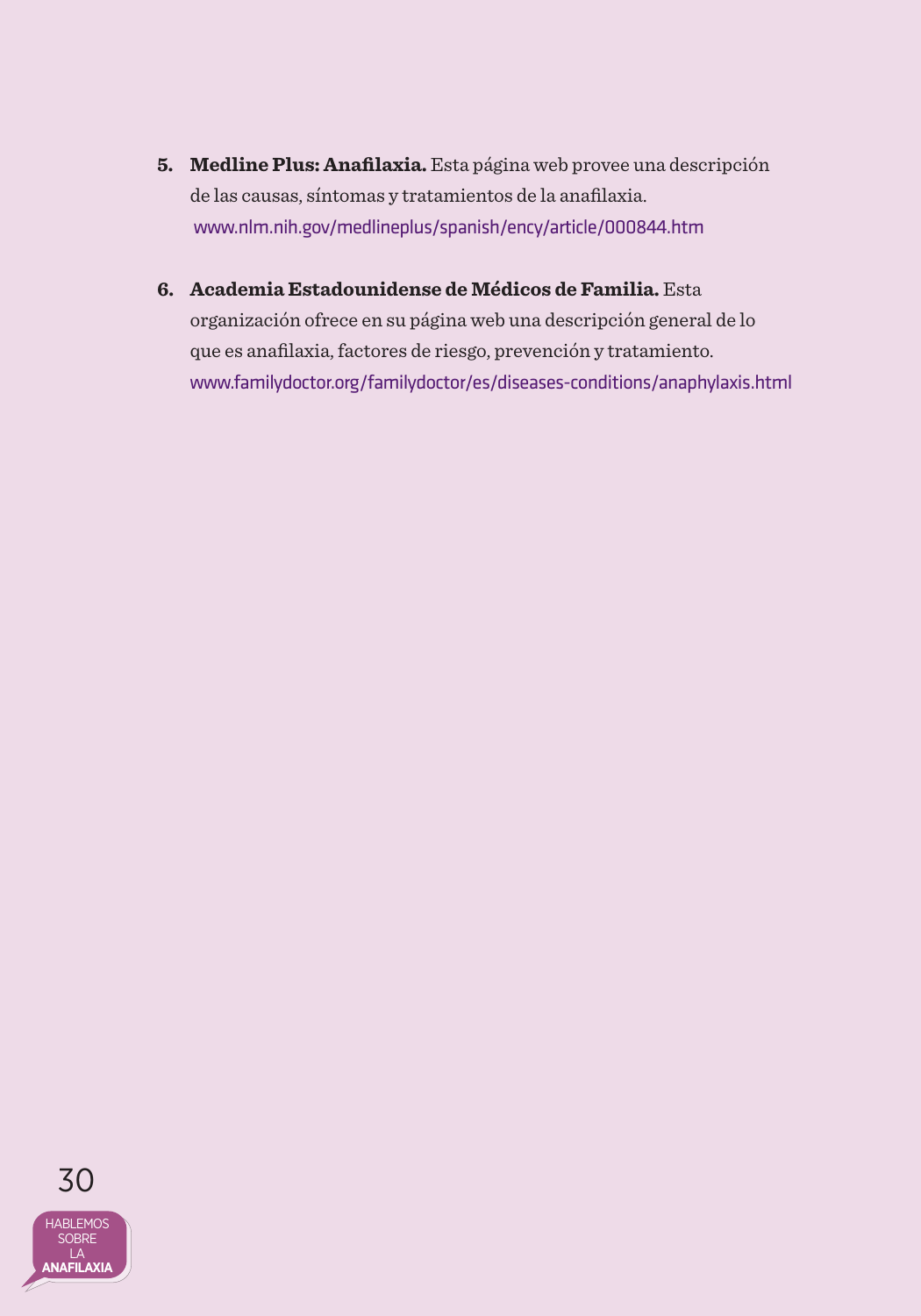- **6. Allergy & Asthma Network Mothers of Asthmatics.** The AANMA is a national non-profit organization that works to eliminate suffering and unnecessary deaths of persons affected by allergies, asthma and related conditions. AANMA does this through education and outreach. www.aanma.org
- **7. American College of Allergy, Asthma & Immunology.** The ACAAI is a professional association of allergists/immunologists dedicated to improving the quality of patient care in allergy and immunology. www.acaai.org/Pages/default.aspx
- **8. The American Latex Allergy Association.** ALAA is set up to support people with latex allergies. www.latexallergyresources.org/